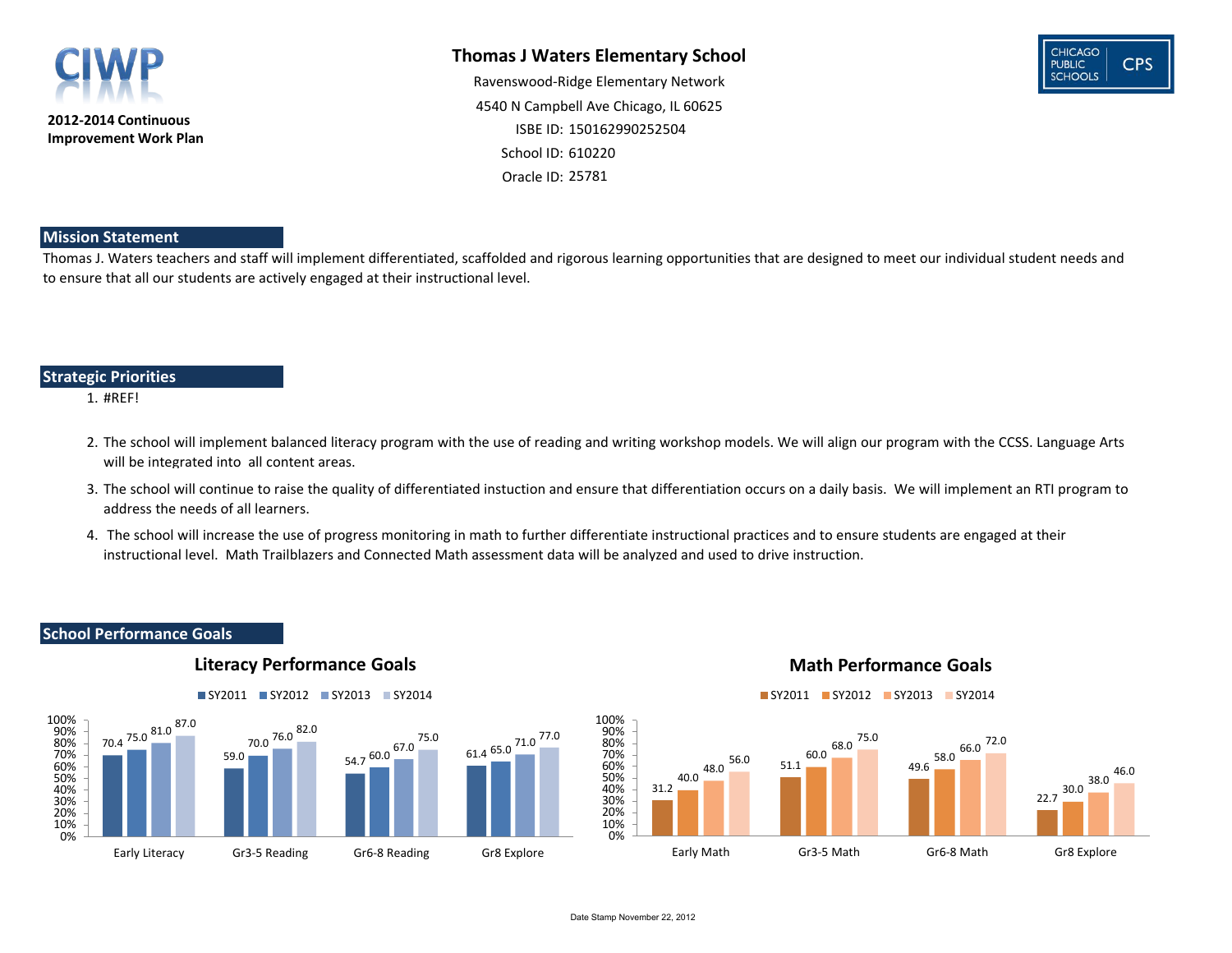#### **Overview**

# **School Name**

Thomas J Waters Elementary School

### **Developing a CIWP Team**

To get started, please select your school's name from the drop down list:

A CIWP team consists of 6 – 12 committed stakeholders that act as the steering committee for the entire CIWP planning process. The principal should serve as the chairperson of the CIWP Team, appointing other team members from the school and community, which can include members from the ILT and/or LSC. These CIWP Team members should have strengths in collaboration and consensus-building. While the CIWP Team needs to remain small, it should include people with a variety of perspectives.

| Name (Print)      | Title                      |
|-------------------|----------------------------|
|                   |                            |
| Titia Crespo      | Principal                  |
| Nilsa Alvarez     | <b>Assistant Principal</b> |
| Vicki Nissim      | Lead/ Resource Teacher     |
| Peggy Gyftakos    | <b>Classroom Teacher</b>   |
| Evelyn Katsoulos  | <b>Classroom Teacher</b>   |
| Hermelinda Garcia | <b>LSC Member</b>          |
| Christine Weldon  | Parent/ Guardian           |
| Regina Cavey      | <b>Classroom Teacher</b>   |
|                   |                            |
|                   |                            |
|                   |                            |
|                   |                            |

### **CIWP Team**

The Continuous Improvement Work Plan (CIWP) is a stream-lined, strategic planning process for schools that also meets the state and federal requirements of a school improvement plan. The CIWP uses previous goal and priority setting completed by the schools from the Scorecard metrics, School Effectiveness Framework and Theory of Action. Please see the CIWP Planning Guide at www.cps.edu/CIWP for detailed instructions on completing the tool.



# **Continuous Improvement Work Plan 2012 - 2014**



e/Relationship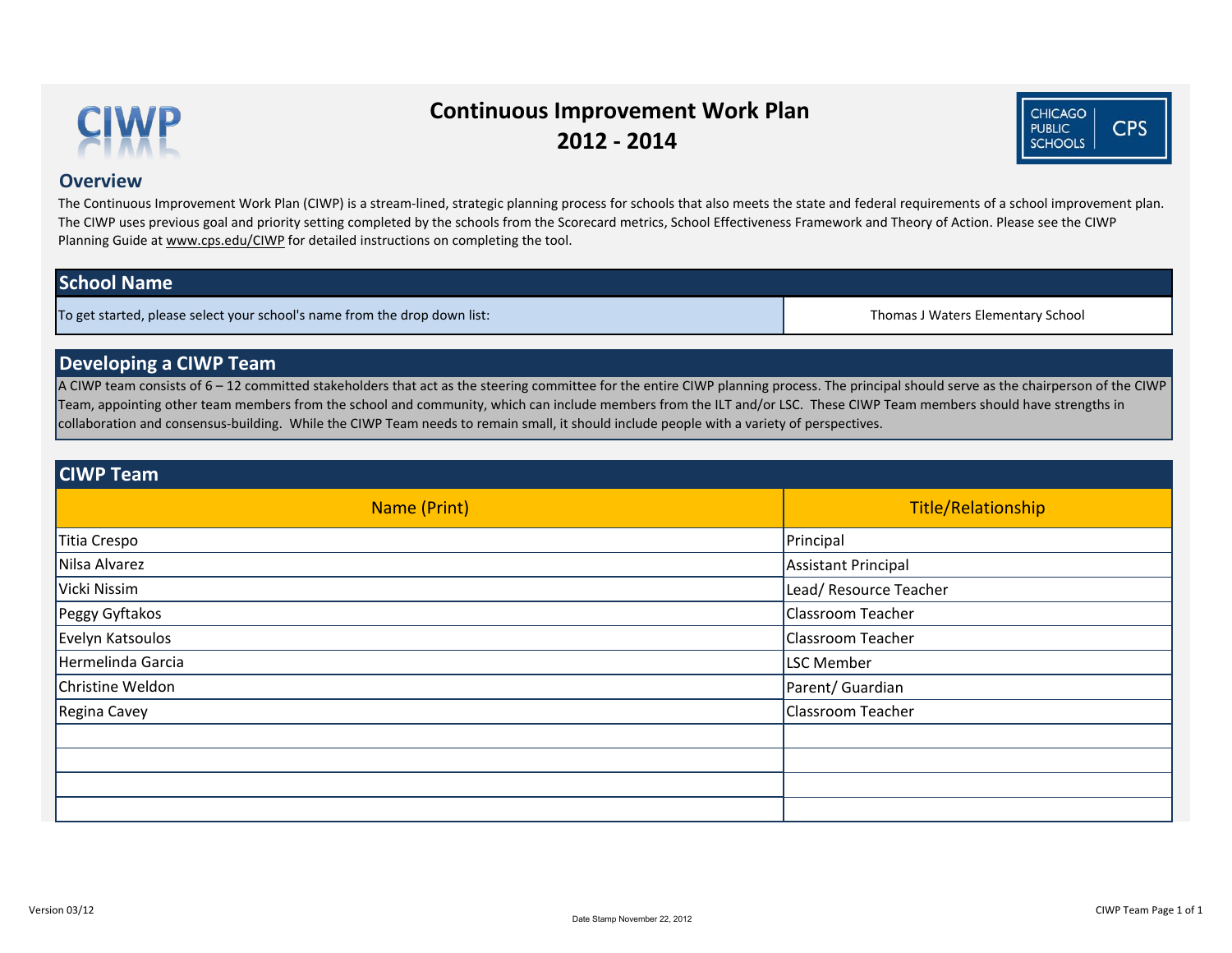



# **Elementary Goal Setting**

**Instructions:** Your school's data is organized by Scorecard categories. Using your current performance data and your SY2012 goals, determine the SY2013 & SY2014 performance goals for each metric. Note: ISAT scores include all students in the aggregates, including English Language Learners.

# **Academic Achievement**

| <b>Pre-K - 2nd Grade</b>                                                                              | <b>SY2011</b><br><b>Score</b> | <b>SY2012</b><br>Goal | <b>SY2013</b><br>Goal | <b>SY2014</b><br>Goal |                                                                                                    | <b>SY2011</b><br><b>Score</b> | <b>SY2012</b><br>Goal | <b>SY2013</b><br>Goal | <b>SY2014</b><br>Goal |
|-------------------------------------------------------------------------------------------------------|-------------------------------|-----------------------|-----------------------|-----------------------|----------------------------------------------------------------------------------------------------|-------------------------------|-----------------------|-----------------------|-----------------------|
| <b>Early Literacy</b><br>% of students at Benchmark on DIBELS,<br><b>IDEL</b>                         | 70.4                          | 75.0                  | 81.0                  | 87.0                  | <b>Early Math</b><br>% of students at Benchmark on<br>mClass                                       | 31.2                          | 40.0                  | 48.0                  | 56.0                  |
| 3rd - 5th Grade                                                                                       |                               |                       |                       |                       |                                                                                                    |                               |                       |                       |                       |
| <b>Grade Level Performance - Reading</b><br>% of students at or above grade level<br>on Scantron/NWEA | 59.0                          | 70.0                  | 76.0                  | 82.0                  | <b>Grade Level Performance - Math</b><br>% of students at or above grade level<br>on Scantron/NWEA | 51.1                          | 60.0                  | 68.0                  | 75.0                  |
| <b>Keeping Pace - Reading</b><br>% of students making growth targets<br>on Scantron/NWEA              | 42.0                          | 50.0                  | 58.0                  | 65.0                  | <b>Keeping Pace - Math</b><br>% of students making growth targets<br>on Scantron/NWEA              | 44.2                          | 50.0                  | 58.0                  | 66.0                  |
| 6th - 8th Grade                                                                                       |                               |                       |                       |                       |                                                                                                    |                               |                       |                       |                       |
| <b>Grade Level Performance - Reading</b><br>% of students at or above grade level<br>on Scantron/NWEA | 54.7                          | 60.0                  | 67.0                  | 75.0                  | <b>Grade Level Performance - Math</b><br>% of students at or above grade level<br>on Scantron/NWEA | 49.6                          | 58.0                  | 66.0                  | 72.0                  |
| <b>Keeping Pace - Reading</b><br>% of students making growth targets<br>on Scantron/NWEA              | 50.8                          | 58.0                  | 66.0                  | 72.0                  | <b>Keeping Pace - Math</b><br>% of students making growth targets<br>on Scantron/NWEA              | 61.6                          | 70.0                  | 76.0                  | 82.0                  |
| <b>8th Grade</b>                                                                                      |                               |                       |                       |                       |                                                                                                    |                               |                       |                       |                       |
| <b>Explore - Reading</b><br>% of students at college readiness<br>benchmark                           | 61.4                          | 65.0                  | 71.0                  | 77.0                  | <b>Explore - Math</b><br>% of students at college readiness<br>benchmark                           | 22.7                          | 30.0                  | 38.0                  | 46.0                  |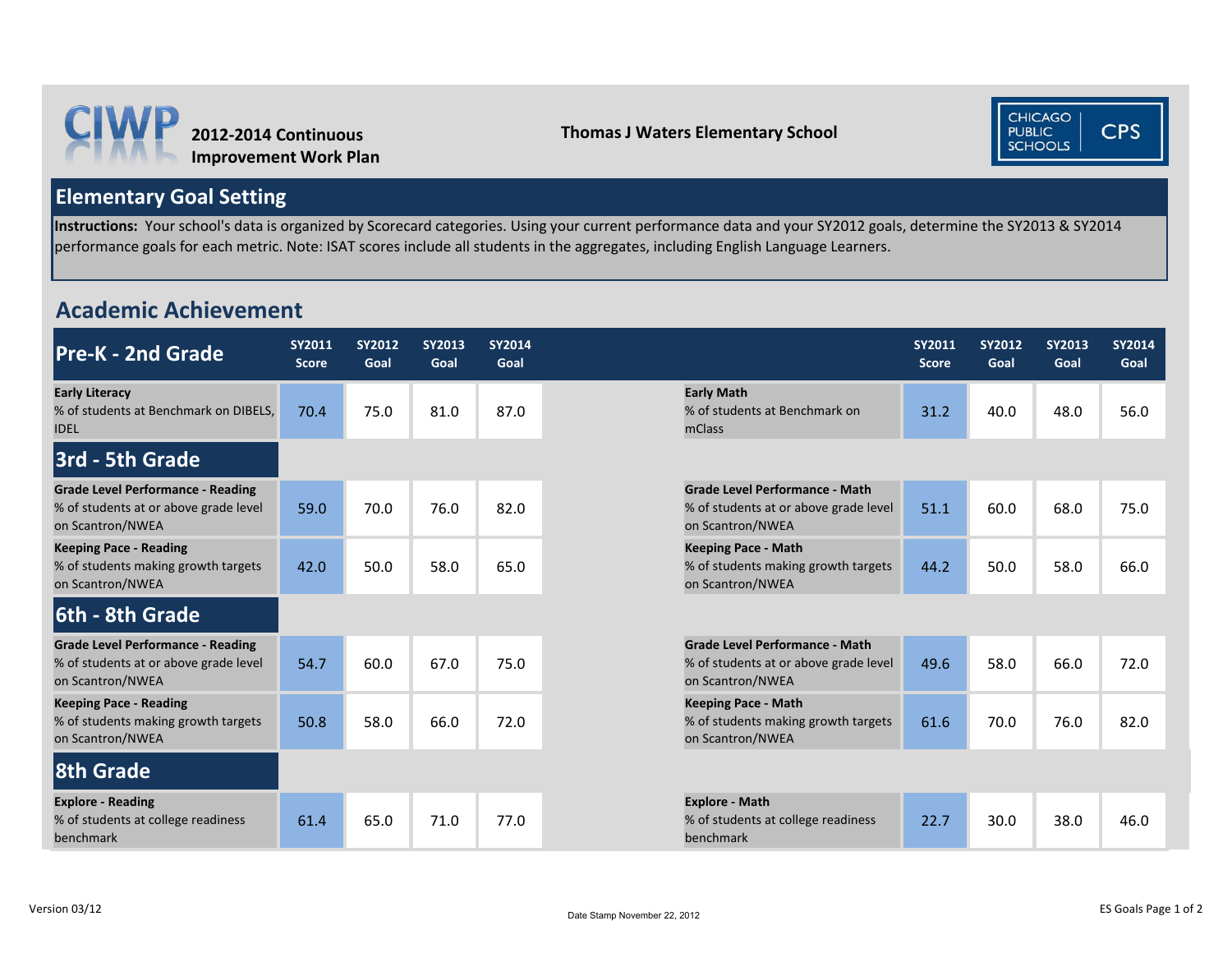



# **Elementary Goal Setting**

**Instructions:** Your school's data is organized by Scorecard categories. Using your current performance data and your SY2012 goals, determine the SY2013 & SY2014 performance goals for each metric. Note: ISAT scores include all students in the aggregates, including English Language Learners.

# **Climate & Culture**

| <b>All Grades</b>                                       | SY2011 | <b>SY2012</b><br>Goal | <b>SY2013</b><br>Goal | <b>SY2014</b><br>Goal |                                                         | <b>SY2011</b> | <b>SY2012</b><br>Goal | <b>SY2013</b><br>Goal | SY2014<br>Goal |
|---------------------------------------------------------|--------|-----------------------|-----------------------|-----------------------|---------------------------------------------------------|---------------|-----------------------|-----------------------|----------------|
| <b>Attendance Rate</b><br>Average daily attendance rate | 96.1   | 96.5                  | 97.0                  | 97.5                  | <b>Misconducts</b><br>Rate of Misconducts (any) per 100 | 0.4           | 0.3                   | 0.2                   | 0.1            |

# **State Assessment**

| <b>All Grades</b><br>% Meets & Exceeds                                             | <b>SY2011</b><br><b>Score</b> | <b>SY2012</b><br>Goal | <b>SY2013</b><br>Goal | <b>SY2014</b><br>Goal | <b>All Grades</b><br>% Exceeds                                          | <b>SY2011</b><br><b>Score</b> | <b>SY2012</b><br>Goal | <b>SY2013</b><br>Goal | <b>SY2014</b><br>Goal |
|------------------------------------------------------------------------------------|-------------------------------|-----------------------|-----------------------|-----------------------|-------------------------------------------------------------------------|-------------------------------|-----------------------|-----------------------|-----------------------|
| <b>ISAT - Reading</b><br>% of students meeting or exceeding<br>state standards     | 84.3                          | 90.0                  | 94.0                  | 98.0                  | <b>ISAT - Reading</b><br>% of students exceeding state<br>standards     | 28.5                          | 36.0                  | 42.0                  | 48.0                  |
| <b>ISAT - Mathematics</b><br>% of students meeting or exceeding<br>state standards | 78.3                          | 83.0                  | 87.0                  | 91.0                  | <b>ISAT - Mathematics</b><br>% of students exceeding state<br>standards | 27.2                          | 35.0                  | 43.0                  | 51.0                  |
| <b>ISAT - Science</b><br>% of students meeting or exceeding<br>state standards     | 83.7                          | 90.0                  | 94.0                  | 98.0                  | <b>ISAT - Science</b><br>% of students exceeding state<br>standards     | 24.0                          | 32.0                  | 40.0                  | 48.0                  |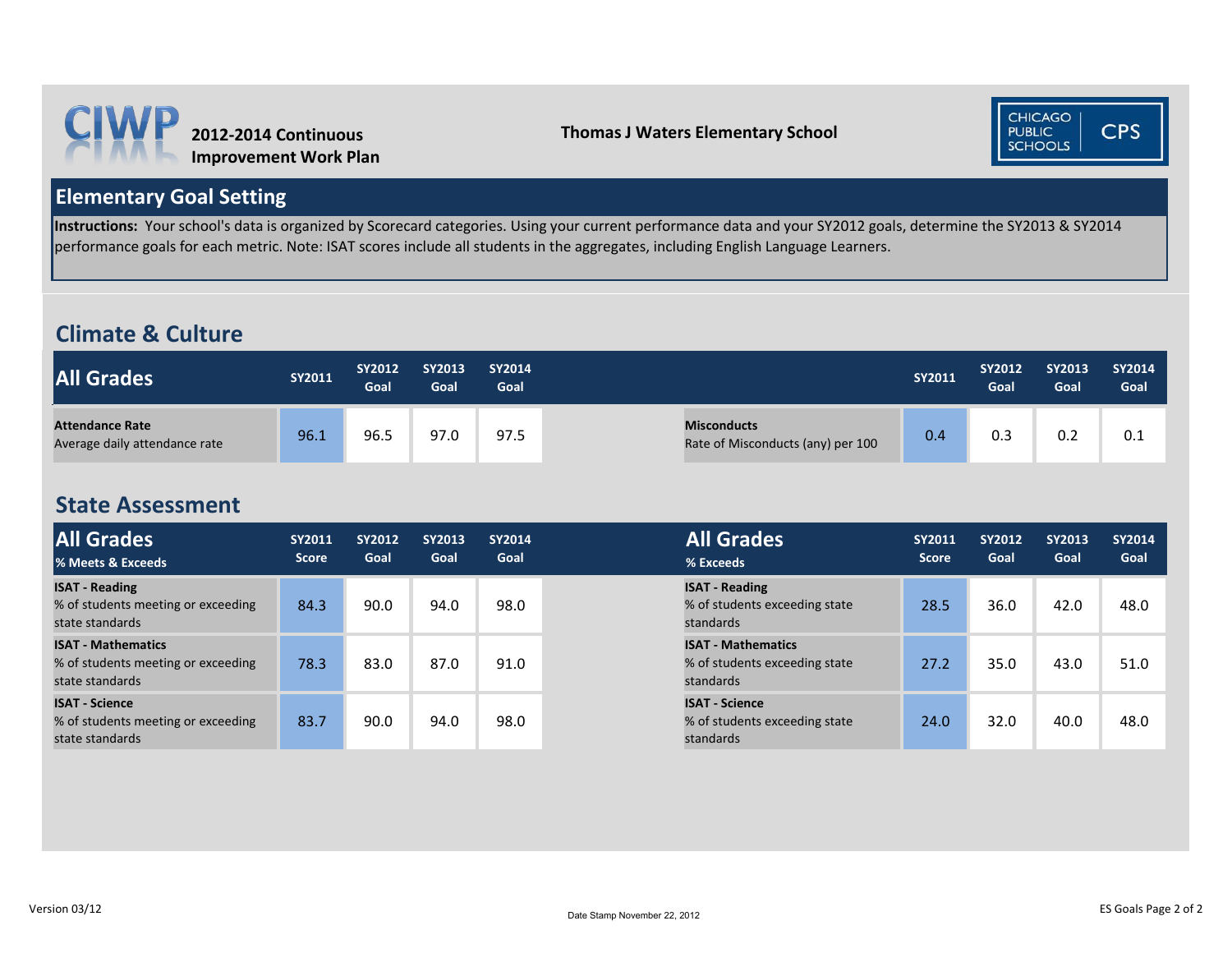|                                                               | <b>Typical School</b>                                                                                                                                                                                                   | <b>Effective School</b>                                                                                                                                                                                                                                                                                                                                                                                                                                                                                                                             | <b>Evidence</b><br>Evaluation                                                                                                                                                                                                                                                                          |
|---------------------------------------------------------------|-------------------------------------------------------------------------------------------------------------------------------------------------------------------------------------------------------------------------|-----------------------------------------------------------------------------------------------------------------------------------------------------------------------------------------------------------------------------------------------------------------------------------------------------------------------------------------------------------------------------------------------------------------------------------------------------------------------------------------------------------------------------------------------------|--------------------------------------------------------------------------------------------------------------------------------------------------------------------------------------------------------------------------------------------------------------------------------------------------------|
|                                                               | <b>Goals and theory of action</b>                                                                                                                                                                                       |                                                                                                                                                                                                                                                                                                                                                                                                                                                                                                                                                     | 3                                                                                                                                                                                                                                                                                                      |
| ers<br>$\overline{\mathbf{C}}$<br><b>isal:</b><br>1<br>ENSION | The school has established goals for student<br>achievement that are aimed at making incremental<br>growth and narrowing of achievement gaps.<br>• The school has a plan but may have too many<br>competing priorities. | . The school has established clear, measurable goals for<br>student achievement aimed at aggressively narrowing the<br>achievement gap and ensuring college and career readiness • Data is closely monitored by Administration and ILT.<br>of all students-- at the school, grade, and classroom levels.<br>• The school has established a clear theory of action or<br>strategic plan that outlines the school's priorities (derived<br>from analysis of data) and key levers along with the<br>anticipated impact when implemented with fidelity. | • A problem of practice was determined and a theory of action was<br>drafted to address the problem.<br>• Professional development aligned to the Theory of Action was<br>planned and initiated.<br>• Lesson plans are aligned with standards and reviewed weekly<br>with a focus on the action items. |
| MIQ                                                           | <b>Principal Leadership</b>                                                                                                                                                                                             |                                                                                                                                                                                                                                                                                                                                                                                                                                                                                                                                                     |                                                                                                                                                                                                                                                                                                        |
|                                                               | • Professional learning is organized through whole                                                                                                                                                                      | • Principal creates a professional learning system that                                                                                                                                                                                                                                                                                                                                                                                                                                                                                             | • Consistent observations by the Principal with timely follow-up                                                                                                                                                                                                                                       |
|                                                               | staff development but it is not tightly linked to what                                                                                                                                                                  | evaluates teacher need and interest and builds                                                                                                                                                                                                                                                                                                                                                                                                                                                                                                      | assist teachers in the use of best practices in the classroom.                                                                                                                                                                                                                                         |
|                                                               | happens in teacher team meetings or 1:1 coaching                                                                                                                                                                        | opportunities for growth in content knowledge and                                                                                                                                                                                                                                                                                                                                                                                                                                                                                                   | • Regular literacy coaching is provided to teachers to develop their                                                                                                                                                                                                                                   |
|                                                               | cycles.                                                                                                                                                                                                                 | leadership                                                                                                                                                                                                                                                                                                                                                                                                                                                                                                                                          | instructional practices but needs to be expanded throughout the                                                                                                                                                                                                                                        |
|                                                               | $\cdot$ Principal monitors instructional practice for teacher                                                                                                                                                           | $\cdot$ Principal clarifies a vision for instructional best practice,                                                                                                                                                                                                                                                                                                                                                                                                                                                                               | content areas.                                                                                                                                                                                                                                                                                         |
|                                                               | levaluations.                                                                                                                                                                                                           | works with each staff member to determine goals and                                                                                                                                                                                                                                                                                                                                                                                                                                                                                                 | • Data is discussed regularly in teams (ILT and grade level teams)                                                                                                                                                                                                                                     |
|                                                               | • School-wide or class specific vision is not                                                                                                                                                                           | benchmarks, monitors quality and drives continuous                                                                                                                                                                                                                                                                                                                                                                                                                                                                                                  | but needs to be more in-depth and include student work analysis.                                                                                                                                                                                                                                       |
|                                                               | consistently focused on college and career                                                                                                                                                                              | improvement.                                                                                                                                                                                                                                                                                                                                                                                                                                                                                                                                        | • Meetings for all parents regarding student progress are held semi                                                                                                                                                                                                                                    |
|                                                               | readiness                                                                                                                                                                                                               |                                                                                                                                                                                                                                                                                                                                                                                                                                                                                                                                                     | $\bullet$ Principal establishes and nurtures a culture of college and annually. Additional parent meetings are scheduled as needed to                                                                                                                                                                  |
|                                                               | $\cdot$ Principal provides basic information for families on                                                                                                                                                            | career readiness through clarity of vision, internal and                                                                                                                                                                                                                                                                                                                                                                                                                                                                                            | discuss student's academic progress.                                                                                                                                                                                                                                                                   |
|                                                               | school events and responds to requests for                                                                                                                                                                              | external communications and establishment of systems to                                                                                                                                                                                                                                                                                                                                                                                                                                                                                             | • Communication with parents and community is disseminated                                                                                                                                                                                                                                             |
|                                                               | information. Families and community are engaged                                                                                                                                                                         | support students in understanding and reaching these                                                                                                                                                                                                                                                                                                                                                                                                                                                                                                | weekly through posted Green Notes and is also available online.                                                                                                                                                                                                                                        |
|                                                               | through occasional school-wide events such as open                                                                                                                                                                      | goals.                                                                                                                                                                                                                                                                                                                                                                                                                                                                                                                                              | •Classroom newsletters, flyers, web pages, emails and phone calls                                                                                                                                                                                                                                      |
|                                                               | houses or curriculum nights.                                                                                                                                                                                            | • Principal creates a system for empowered families and                                                                                                                                                                                                                                                                                                                                                                                                                                                                                             | are additional tools of communication.                                                                                                                                                                                                                                                                 |
|                                                               |                                                                                                                                                                                                                         | communities through accurate information on school                                                                                                                                                                                                                                                                                                                                                                                                                                                                                                  | • Informational meetings are held for parents and community.                                                                                                                                                                                                                                           |
|                                                               |                                                                                                                                                                                                                         | performance, clarity on student learning goals, and                                                                                                                                                                                                                                                                                                                                                                                                                                                                                                 | • School tours are held monthly to inform potential parents about                                                                                                                                                                                                                                      |
|                                                               |                                                                                                                                                                                                                         | opportunities for involvement.                                                                                                                                                                                                                                                                                                                                                                                                                                                                                                                      | our school.                                                                                                                                                                                                                                                                                            |

**Instructions:** Evaluate your school from 1-4 on each of the Effective Practices of the School Effectiveness Framework in the drop down box under "Evaluation". Cite evidence from observations, any available data, surveys, etc. NOTE: 2= Typical School and 4 = Effective School **TIP: When entering text, press Alt + Enter to start a new paragraph.** 



# **Improvement Work Plan**



- by Administration and ILT.
- aligned to the Theory of Action was
- vith standards and reviewed weekly ems.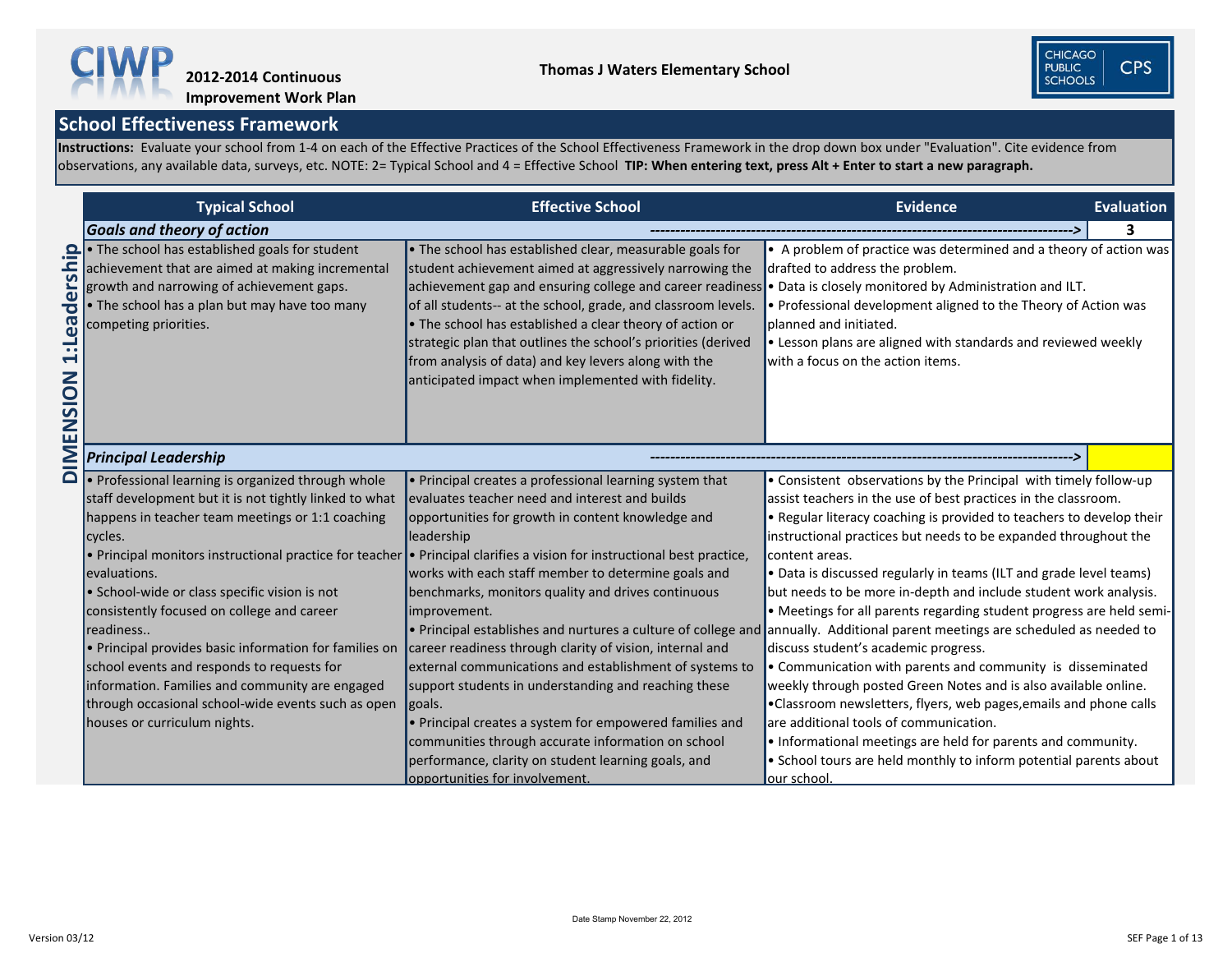Instructions: Evaluate your school from 1-4 on each of the Effective Practices of the School Effectiveness Framework in the drop down box under "Evaluation". Cite evidence from observations, any available data, surveys, etc. NOTE: 2= Typical School and 4 = Effective School **TIP: When entering text, press Alt + Enter to start a new paragraph.** 



**Improvement Work Plan**

| <b>Typical School</b>                                        | <b>Effective School</b>                                                                                                   | <b>Evidence</b>                                               | <b>Evaluation</b> |
|--------------------------------------------------------------|---------------------------------------------------------------------------------------------------------------------------|---------------------------------------------------------------|-------------------|
| <b>Teacher Leadership</b>                                    |                                                                                                                           |                                                               | 3                 |
| • A core group of teachers performs nearly all               | • Each teacher is invested in the success of the school                                                                   | • Teachers are invested in promoting the success of Waters    |                   |
| leadership duties in the school.                             | through leadership in one or more areas, including (but not students and the school. They are involved in many leadership |                                                               |                   |
| $\bullet$ A few voices tend to contribute to the majority of | limited to):                                                                                                              | roles such as:                                                |                   |
| decision-making at the ILT and teacher team levels.          | -ILT membership                                                                                                           | <b>ILT</b>                                                    |                   |
| • Teacher learning and expertise is inconsistently           | -Grade/Course team lead                                                                                                   | -Grade Level Team Leaders                                     |                   |
| shared after engagement in professional learning             | RtI team                                                                                                                  | · RTI                                                         |                   |
| activities.                                                  | -Committee chair or membership                                                                                            | Specialized Service Team                                      |                   |
|                                                              | -Mentor teacher                                                                                                           | <b>CIWP team members</b>                                      |                   |
|                                                              | -Curriculum team                                                                                                          | -Union representative                                         |                   |
|                                                              | -Coach                                                                                                                    | Focus Teams-LA, Math, Social Studies, Science, Fine Arts, and |                   |
|                                                              | -Family liaison                                                                                                           | Technology                                                    |                   |
|                                                              | -Data team                                                                                                                | -Teacher leaders including the literacy coach who deliver     |                   |
|                                                              | -Bilingual lead                                                                                                           | professional development                                      |                   |
|                                                              | -SIPAAA/CWIP team                                                                                                         | <b>Grant applicants</b>                                       |                   |
|                                                              | -Union representative                                                                                                     | Technology Team                                               |                   |
|                                                              | -Grant writer                                                                                                             |                                                               |                   |
|                                                              | • Each teacher has equity of voice in grade/course, ILT and                                                               |                                                               |                   |
|                                                              | whole staff meetings                                                                                                      |                                                               |                   |
|                                                              | • Each teacher is encouraged to share learning about                                                                      |                                                               |                   |
|                                                              | effective practice from PD or visits to other schools                                                                     |                                                               |                   |

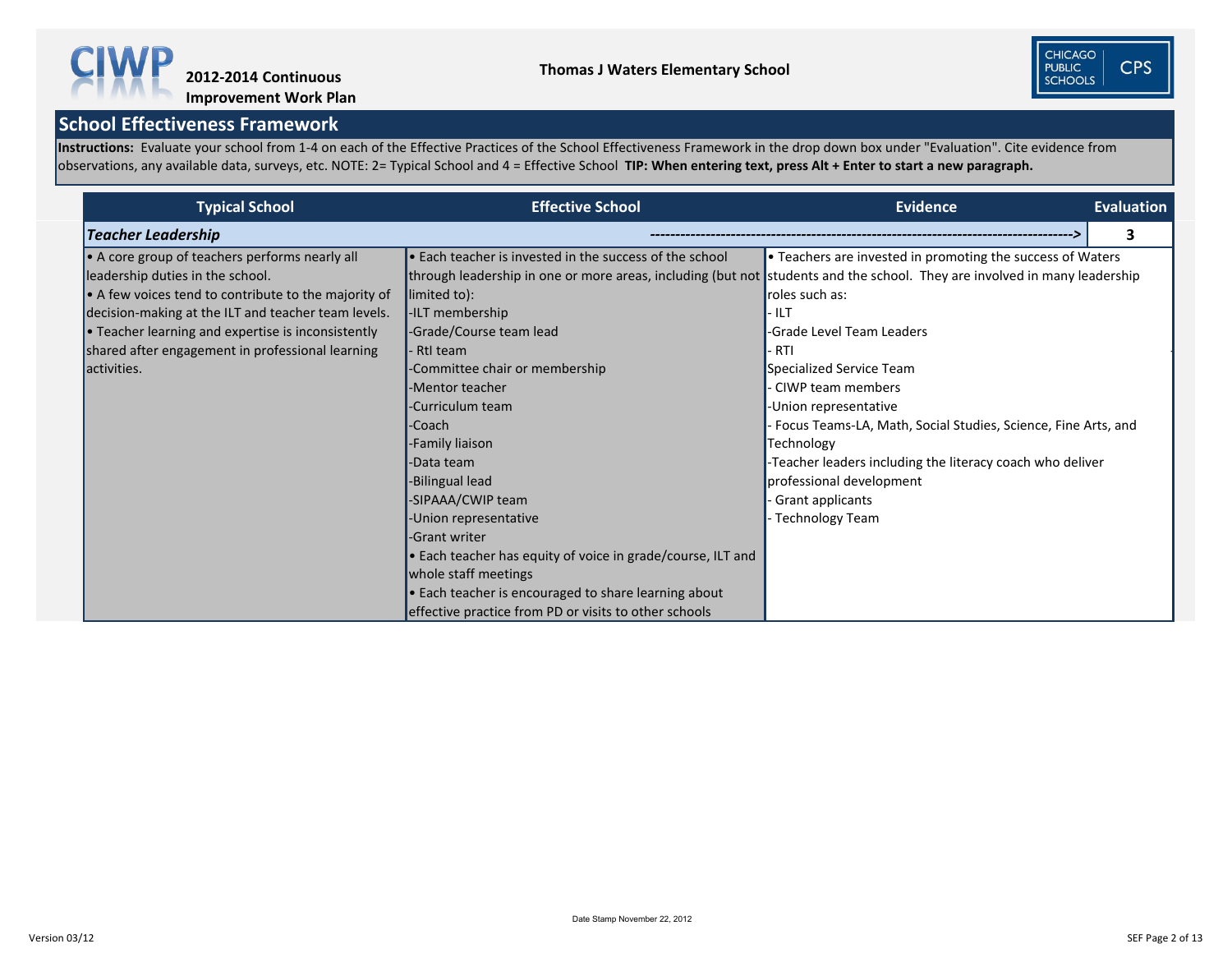**Instructions:** Evaluate your school from 1-4 on each of the Effective Practices of the School Effectiveness Framework in the drop down box under "Evaluation". Cite evidence from observations, any available data, surveys, etc. NOTE: 2= Typical School and 4 = Effective School **TIP: When entering text, press Alt + Enter to start a new paragraph.** 



| <b>Typical School</b>                                                                                                                                                                                                                                                                                                                                                                                                                                                                                                                                                                                                                                                                                                                                         | <b>Effective School</b>                                                                                                                                                                                                                                                                                                                                                                                                                                                                                                                                                                                                                                                                                                                                                                                                                                       | <b>Evidence</b>                                                                                                                                                                                                                                                                                                                                                                                                                                                                          | <b>Evaluation</b>       |
|---------------------------------------------------------------------------------------------------------------------------------------------------------------------------------------------------------------------------------------------------------------------------------------------------------------------------------------------------------------------------------------------------------------------------------------------------------------------------------------------------------------------------------------------------------------------------------------------------------------------------------------------------------------------------------------------------------------------------------------------------------------|---------------------------------------------------------------------------------------------------------------------------------------------------------------------------------------------------------------------------------------------------------------------------------------------------------------------------------------------------------------------------------------------------------------------------------------------------------------------------------------------------------------------------------------------------------------------------------------------------------------------------------------------------------------------------------------------------------------------------------------------------------------------------------------------------------------------------------------------------------------|------------------------------------------------------------------------------------------------------------------------------------------------------------------------------------------------------------------------------------------------------------------------------------------------------------------------------------------------------------------------------------------------------------------------------------------------------------------------------------------|-------------------------|
| <b>Instructional Leadership Team (ILT)</b>                                                                                                                                                                                                                                                                                                                                                                                                                                                                                                                                                                                                                                                                                                                    |                                                                                                                                                                                                                                                                                                                                                                                                                                                                                                                                                                                                                                                                                                                                                                                                                                                               |                                                                                                                                                                                                                                                                                                                                                                                                                                                                                          | 3                       |
| • The ILT represents some or most grade levels or<br>departments, but may not include critical areas of<br>expertise, like special education, bilingual education<br>or counseling.<br>. The ILT splits time and focus between improving<br>teaching and learning and solving day-to-day<br>operational concerns.<br>• The ILT organizes some whole staff professional<br>development activities. Development at the teacher<br>team or teacher level is not coordinated by the ILT.<br>ILT decision-making is carried out in isolation, or<br>without a clear process for staff-wide engagement.<br>$\bullet$ ILT engages in changes to practice in response to<br>voiced concerns.<br>$\bullet$ ILT analyzes student test data if new data is<br>available. | • The school's ILT is assembled based on the combination<br>of knowledge and expertise needed to make decisions for<br>all students and staff.<br>• The ILT leads the work of improving teaching and<br>learning school-wide<br>• The ILT leads the school's approach to professional<br>development – whole staff PD, teacher teams, and<br>coaching.<br>• The ILT facilitates two-way communication and engages<br>all staff in participating in decision-making that advances<br>the school's strategic focus.<br>• The ILT engages in regular reflection upon its own team<br>processes and effectiveness and takes actions to improve<br>its functioning and progress towards school-wide goals.<br>• The ILT regularly analyzes qualitative and quantitative<br>data to monitor the implementation of school's plan and<br>make adjustments accordingly |                                                                                                                                                                                                                                                                                                                                                                                                                                                                                          |                         |
| <b>Monitoring and adjusting</b>                                                                                                                                                                                                                                                                                                                                                                                                                                                                                                                                                                                                                                                                                                                               |                                                                                                                                                                                                                                                                                                                                                                                                                                                                                                                                                                                                                                                                                                                                                                                                                                                               |                                                                                                                                                                                                                                                                                                                                                                                                                                                                                          | $\overline{\mathbf{3}}$ |
| • Data for district assessments is occasionally<br>analyzed at the school level, typically when new<br>reports are made available. Analysis may lead to<br>instructional practice.                                                                                                                                                                                                                                                                                                                                                                                                                                                                                                                                                                            | • The school has a systematic approach to analyzing data<br>relative to the school's theory of action on an ongoing<br>basis—at the school level, department/grade level, and<br>classroom level-in order to make adjustments to their<br>focus and to target support for particular teachers and<br>students.                                                                                                                                                                                                                                                                                                                                                                                                                                                                                                                                                | • The school engages primarily in benchmark data analysis relative<br>to the school's Theory of Action at the school level, grade level, and<br>classroom level with the purpose of improving instruction and<br>student progress.<br>• The school is in the process of creating a method of data analysis<br>which will be more systematic and based on formative as well as<br>summative data.<br>• The school plans to adjust the Theory of Action as needed based<br>upon this data. | • Plans are also in     |

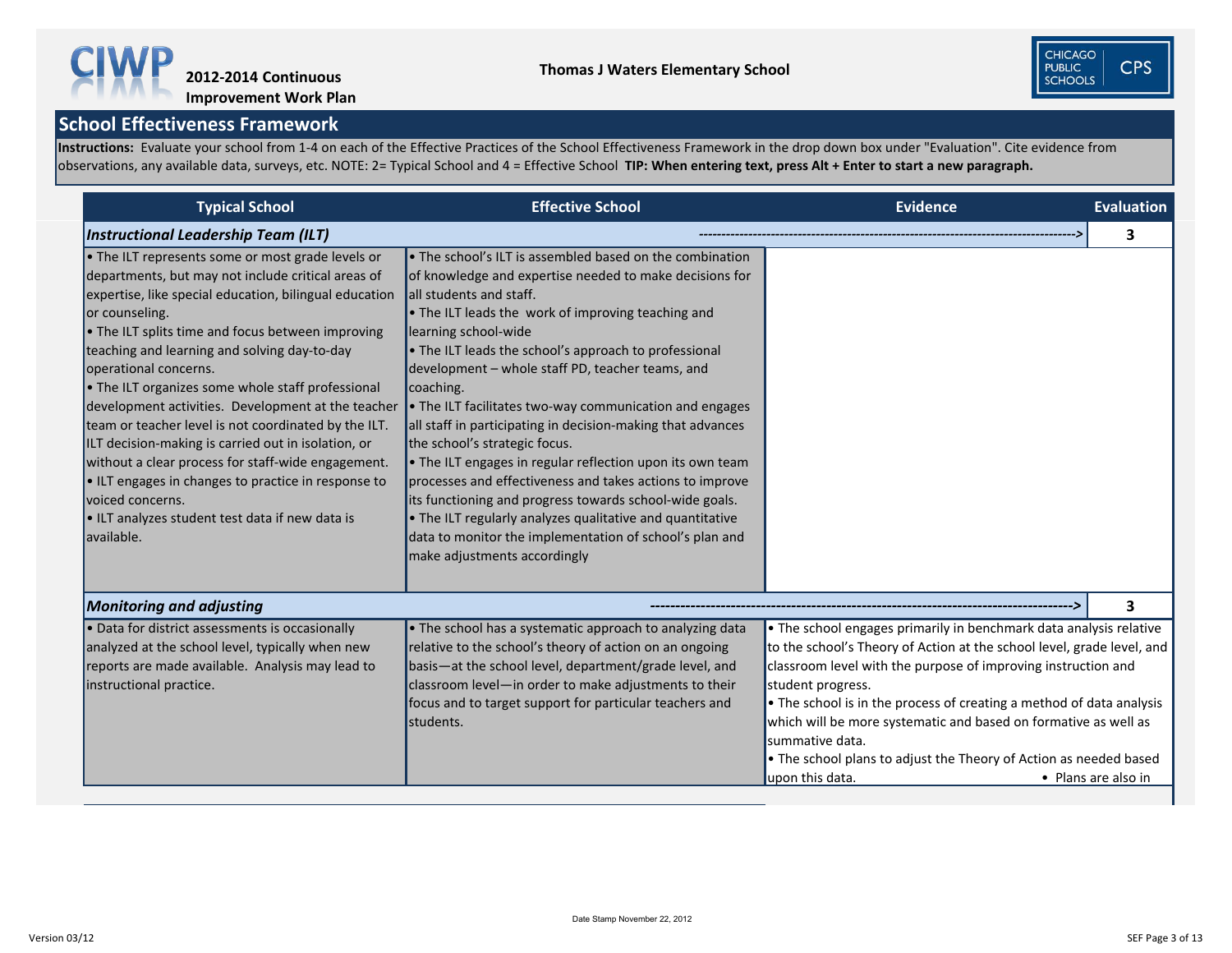**Instructions:** Evaluate your school from 1-4 on each of the Effective Practices of the School Effectiveness Framework in the drop down box under "Evaluation". Cite evidence from observations, any available data, surveys, etc. NOTE: 2= Typical School and 4 = Effective School **TIP: When entering text, press Alt + Enter to start a new paragraph.** 



|                                                                                             | <b>Typical School</b>                                                                                                                                                                                                                                                                                                                                                                                                                                                                                                             | <b>Effective School</b>                                                                                                                                                                                                                                                                                                                                                                                                                                                                                                                                                                                                                                                          | <b>Evidence</b>                                                                                                                                                                                                                                                                                                                                                                                                                                                                                                                                                              | Evaluation   |
|---------------------------------------------------------------------------------------------|-----------------------------------------------------------------------------------------------------------------------------------------------------------------------------------------------------------------------------------------------------------------------------------------------------------------------------------------------------------------------------------------------------------------------------------------------------------------------------------------------------------------------------------|----------------------------------------------------------------------------------------------------------------------------------------------------------------------------------------------------------------------------------------------------------------------------------------------------------------------------------------------------------------------------------------------------------------------------------------------------------------------------------------------------------------------------------------------------------------------------------------------------------------------------------------------------------------------------------|------------------------------------------------------------------------------------------------------------------------------------------------------------------------------------------------------------------------------------------------------------------------------------------------------------------------------------------------------------------------------------------------------------------------------------------------------------------------------------------------------------------------------------------------------------------------------|--------------|
|                                                                                             | Curriculum                                                                                                                                                                                                                                                                                                                                                                                                                                                                                                                        |                                                                                                                                                                                                                                                                                                                                                                                                                                                                                                                                                                                                                                                                                  |                                                                                                                                                                                                                                                                                                                                                                                                                                                                                                                                                                              | $\mathbf{2}$ |
| ruction<br>Insti<br>ပ္<br><u>9</u><br>2<br>$\mathbf{S}$<br>S<br>Z<br>щ<br>$\mathbf{\Sigma}$ | • Curricular pacing/scope and sequence is most often<br>determined by the pacing set forth in instructional<br>materials or by an individual teacher.<br>. Each teacher develops his/her own units of<br>instruction or follows what is suggested by the<br>pacing provided in instructional materials.<br>$\cdot$ Text used for instruction exposes some students to<br>grade-appropriate complexity and is heavily focused<br>on fiction.<br>• Short- and long-term plans do not consistently<br>differentiate by learner need. | • Each grade level or course team has a year-long scope<br>and sequence that maps out what Common Core or other<br>state standards teachers should teach and in what order in<br>core subject areas.<br>• Each grade level or course team develops/uses common<br>units of instruction aligned to the standards.<br>• Text used for instruction exposes all students to a grade-<br>appropriate level of complexity and informational texts to<br>at least the CCSS-recommended levels by grade band.<br>• Short and long term plans include the supports necessary<br>to ensure that students with disabilities and ELLs are able<br>to gain core content knowledge and skills. | • Grade level teams develop syllabi that outline the units of<br>instruction and align them to the standards.<br>• Curriculum maps for content areas are designed school-wide by<br>focus teams to create a spiraling curriculum.<br>• More opportunities for vertical planning need to be created.<br>• Lesson plans reflect differentiation to meet the needs of all<br>learners within the framework of grade-level appropriate<br>curriculum.<br>needs to resume the process of unpacking Common Core standards<br>and planning units of study to teach these standards. | • The school |
| $\Box$                                                                                      | <b>Instructional materials</b>                                                                                                                                                                                                                                                                                                                                                                                                                                                                                                    |                                                                                                                                                                                                                                                                                                                                                                                                                                                                                                                                                                                                                                                                                  |                                                                                                                                                                                                                                                                                                                                                                                                                                                                                                                                                                              |              |
|                                                                                             | • Core instructional materials vary between teachers<br>of the same grade/course or are focused mainly on a<br>single textbook with little exposure to standards-<br>aligned supplemental materials.<br>· Instructional materials support a general<br>curriculum with little differentiation for student<br>learning need.                                                                                                                                                                                                       | Each grade level or course team has a set of instructional<br>materials that are aligned with standards.<br>. Instructional materials are supportive of students with<br>disabilities as well as varying language proficiency levels of<br>ELLs (including native language and bilingual supports).                                                                                                                                                                                                                                                                                                                                                                              | • Instructional materials used by all grade levels are aligned with<br>the Illinois State Standards.<br>• There is a need to align the materials with CCSS to determine<br>what modifications might be necessary.<br>• Various instructional materials and resources are used school-<br>wide to support students with disabilities and English Language<br>Learners.                                                                                                                                                                                                        |              |
|                                                                                             | materials needed to help implement the Common Core State Standards in the upcoming school year.                                                                                                                                                                                                                                                                                                                                                                                                                                   | Reading Materials Survey: In addition to evaluating your school in this area, we encourage schools to begin inventorying grade level literacy materials by completing the survey at<br>www.surveymonkey.com/s/materialsurvey. While this is not a comprehensive inventory of your school's instructional materials, this will help you identify the additional literacy                                                                                                                                                                                                                                                                                                          |                                                                                                                                                                                                                                                                                                                                                                                                                                                                                                                                                                              |              |



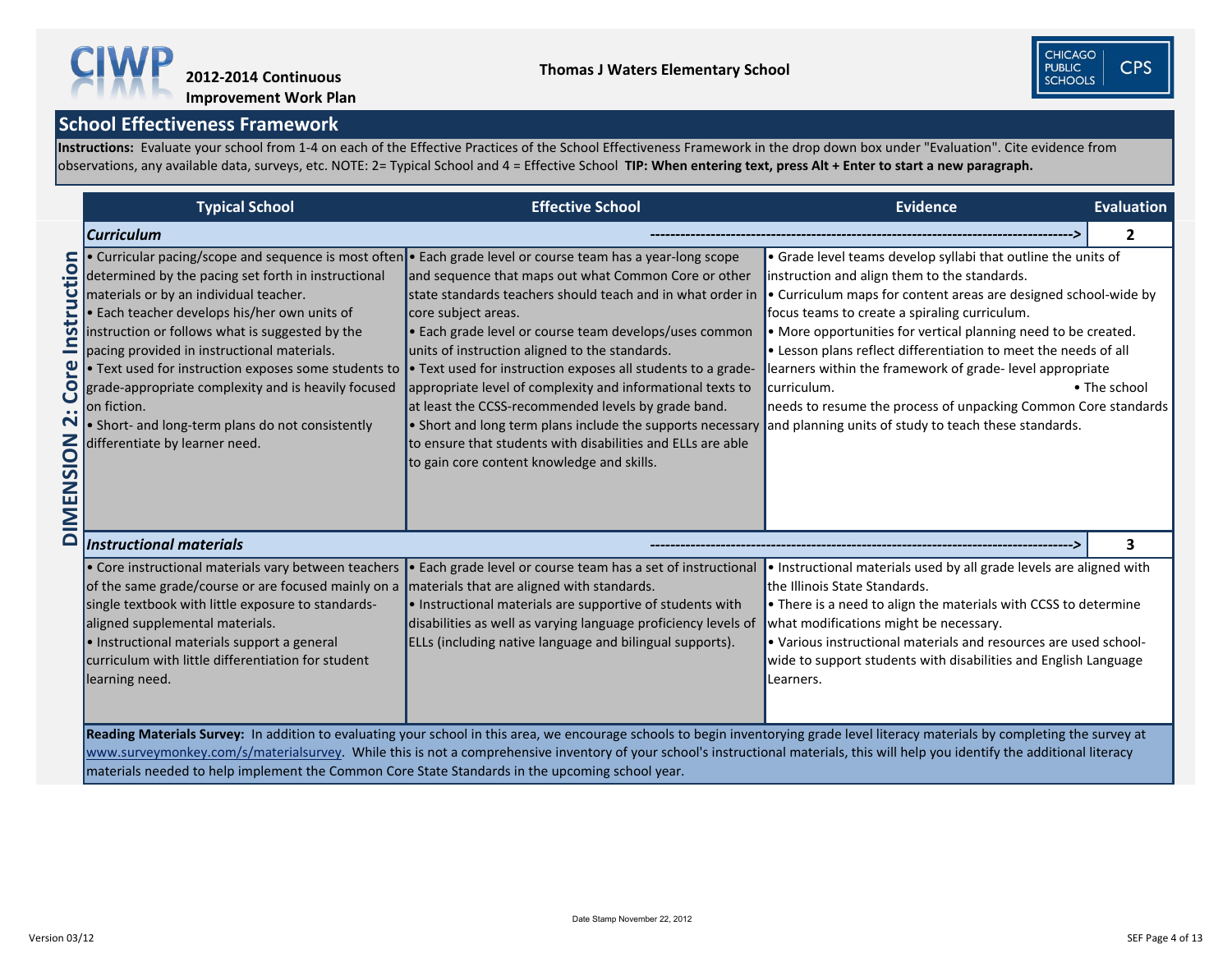**Instructions:** Evaluate your school from 1-4 on each of the Effective Practices of the School Effectiveness Framework in the drop down box under "Evaluation". Cite evidence from observations, any available data, surveys, etc. NOTE: 2= Typical School and 4 = Effective School **TIP: When entering text, press Alt + Enter to start a new paragraph.** 



| <b>Typical School</b>                                                                                                                                                                                                                                                                                                                                                                                                                                                                                                                                                                                                                              | <b>Effective School</b>                                                                                                                                                                                                                                                                                                                                                                                                                                                                                                                                                                                                                                                                                                                                                                                                                                       | <b>Evidence</b>                                                                                                                                                                                                                                                                                                                                                                                                                                                                                                                                                                                                                                                                                                                                                                                                                                                                                                                                                                          | <b>Evaluation</b> |
|----------------------------------------------------------------------------------------------------------------------------------------------------------------------------------------------------------------------------------------------------------------------------------------------------------------------------------------------------------------------------------------------------------------------------------------------------------------------------------------------------------------------------------------------------------------------------------------------------------------------------------------------------|---------------------------------------------------------------------------------------------------------------------------------------------------------------------------------------------------------------------------------------------------------------------------------------------------------------------------------------------------------------------------------------------------------------------------------------------------------------------------------------------------------------------------------------------------------------------------------------------------------------------------------------------------------------------------------------------------------------------------------------------------------------------------------------------------------------------------------------------------------------|------------------------------------------------------------------------------------------------------------------------------------------------------------------------------------------------------------------------------------------------------------------------------------------------------------------------------------------------------------------------------------------------------------------------------------------------------------------------------------------------------------------------------------------------------------------------------------------------------------------------------------------------------------------------------------------------------------------------------------------------------------------------------------------------------------------------------------------------------------------------------------------------------------------------------------------------------------------------------------------|-------------------|
| <b>Assessment</b>                                                                                                                                                                                                                                                                                                                                                                                                                                                                                                                                                                                                                                  |                                                                                                                                                                                                                                                                                                                                                                                                                                                                                                                                                                                                                                                                                                                                                                                                                                                               |                                                                                                                                                                                                                                                                                                                                                                                                                                                                                                                                                                                                                                                                                                                                                                                                                                                                                                                                                                                          |                   |
| $\bullet$ School wide data is available to the ILT. Teacher<br>team or classroom data is not always available when<br>teachers need it-or teachers inconsistently bring it<br>to teacher team meetings.<br>$\bullet$ Each grade level or course team administers the<br>required district assessments but there may be gaps<br>in the kind of assessment tools available to them.<br>• Assessments are focused on a particular form of<br>assessment and may not adequately provide a<br>complete picture of student learning.<br>• Most assessments are designed to be identical for<br>all students, without accommodation for learner<br>Ineed. | • School-wide, teacher team and classroom data is<br>organized and available to all who need it immediately<br>after each assessment.<br>• Each grade level or course team uses a comprehensive<br>set of assessments – screening, diagnostic, benchmark,<br>formative, and summative $-$ to monitor student learning on instruction to address student needs.<br>a frequent basis.<br>• Assessment methods (e.g., student work, selected<br>response, constructed response, performance task) are<br>aligned with the standard(s) being assessed (e.g.,<br>knowledge mastery, reasoning proficiency, performance<br>skills, ability to create products).<br>$\bullet$ Assessment accommodations and modifications are in<br>place to ensure that students with disabilities and ELLs are<br>able to appropriately demonstrate their knowledge and<br>skills. | $\cdot$ Electronic classroom, grade-level and school-wide reports of<br>SCANTRON, DIBELS, and MClass Math results are available for<br>limmediate feedback.<br>$\bullet$ Each grade level administers benchmark and unit assessments in<br>order to monitor student learning and drive differentiated<br>$\bullet$ Students' mastery of standards is measured through various<br>formative and summative assessments. These include written and<br>performance-based assessments such as student work, weekly and<br>unit tests, projects, constructed and extended response, running<br>records, and fluency snapshots.<br>$\bullet$ Most eachers need to utilize more long range projects and<br>perfomance-based assessments.<br>$\bullet$ As identified in student IEPs and IBIP assessment<br>accommodations and modifications are made to ensure that<br>students with disabilities and English language learners are properly<br>assessed to demonstrate mastery and proficiency. |                   |

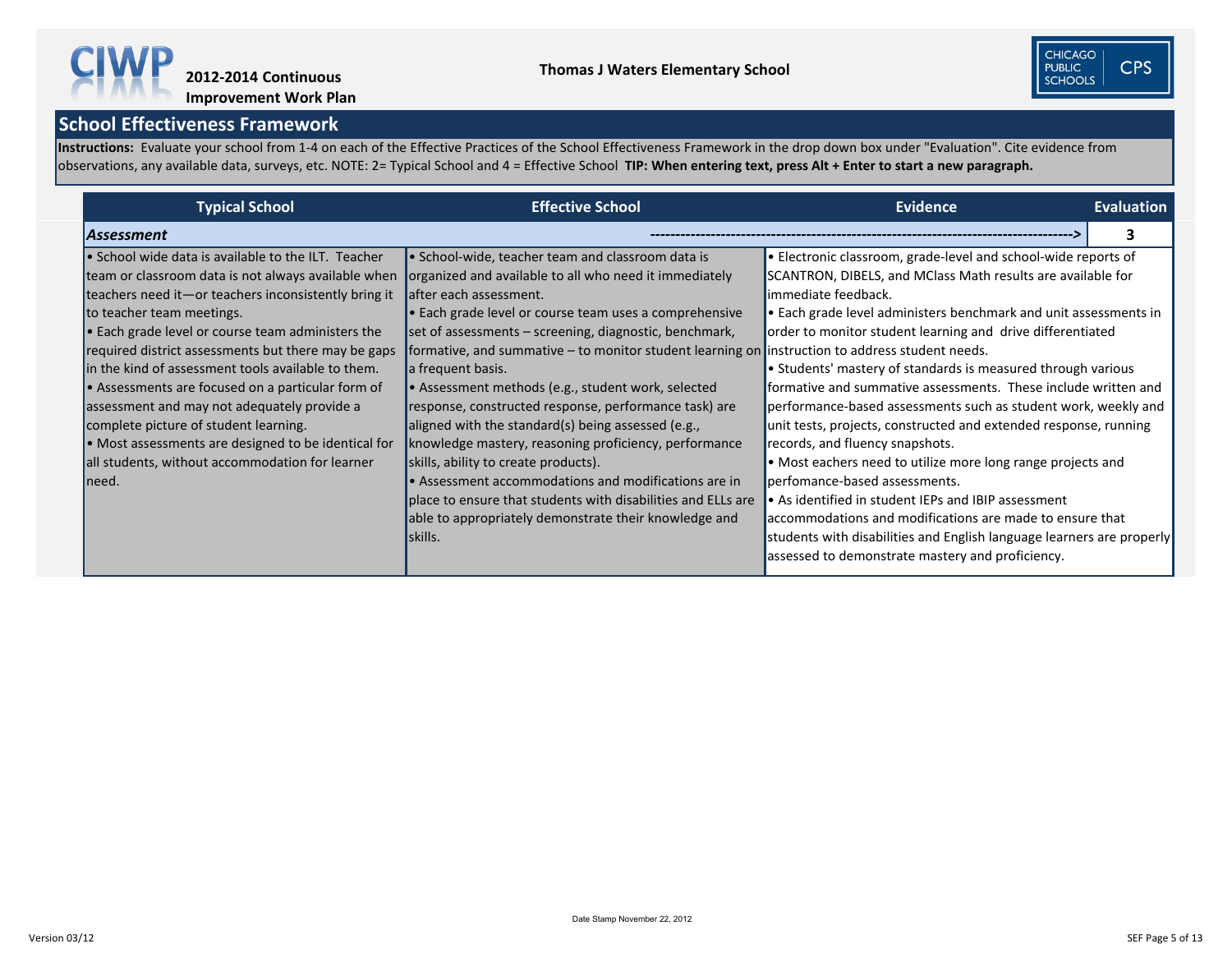Instructions: Evaluate your school from 1-4 on each of the Effective Practices of the School Effectiveness Framework in the drop down box under "Evaluation". Cite evidence from observations, any available data, surveys, etc. NOTE: 2= Typical School and 4 = Effective School **TIP: When entering text, press Alt + Enter to start a new paragraph.** 



| <b>Typical School</b>                                                                                                                                                                                                                                                                                                                                                                                                                                                                                                                                                                 | <b>Effective School</b>                                                                                                                                                                                                                                                                                                                                                                                                                                                                                                                                                                                                                                                                                                                                                                                                                                                                             | <b>Evidence</b>                                                                                                                                                                                                                                                                    | <b>Evaluation</b>    |
|---------------------------------------------------------------------------------------------------------------------------------------------------------------------------------------------------------------------------------------------------------------------------------------------------------------------------------------------------------------------------------------------------------------------------------------------------------------------------------------------------------------------------------------------------------------------------------------|-----------------------------------------------------------------------------------------------------------------------------------------------------------------------------------------------------------------------------------------------------------------------------------------------------------------------------------------------------------------------------------------------------------------------------------------------------------------------------------------------------------------------------------------------------------------------------------------------------------------------------------------------------------------------------------------------------------------------------------------------------------------------------------------------------------------------------------------------------------------------------------------------------|------------------------------------------------------------------------------------------------------------------------------------------------------------------------------------------------------------------------------------------------------------------------------------|----------------------|
| <i><b>Instruction</b></i>                                                                                                                                                                                                                                                                                                                                                                                                                                                                                                                                                             |                                                                                                                                                                                                                                                                                                                                                                                                                                                                                                                                                                                                                                                                                                                                                                                                                                                                                                     |                                                                                                                                                                                                                                                                                    |                      |
| • Communication of the learning objective is<br>inconsistent or lesson objectives do not consistently<br>align to standards.<br>$\bullet$ Questioning is more heavily aimed at assessing<br>basic student understanding and comprehension.<br>• Sequencing of lessons in most classes is primarily<br>driven by the pacing suggested in instructional<br>materials.<br>• Instruction is most often delivered whole-group<br>level of rigor is not consistently high.<br>$\bullet$ Formative assessment during instruction is used<br>occasionally or inconsistently between teachers. | $\bullet$ Each teacher clearly communicates with students the<br>standards-based learning objective, directions and<br>procedures, as well as the relevance of the learning.<br>•, Each teacher uses low- and high-level questioning<br>techniques that promote student thinking and<br>understanding.<br>$\bullet$ Each teacher purposefully sequences and aligns<br>standards-based objectives to build towards deep<br>understanding and mastery of the standards.<br>with few opportunities for scaffolding learning or the $\bullet$ Each teacher scaffolds instruction to ensure all students,<br>including students with disabilities and English language<br>learners access complex texts and engage in complex tasks.<br>$\bullet$ Each teacher regularly uses formative assessment during<br>instruction to monitor student progress and check for<br>understanding of student learning. | • Each teacher differentiates instruction and provides interventions<br>to meet the needs of all students.<br>differentiate more effectively and apply interventions more<br>consistently and to increase their repertoire of research-based<br>strategies in both of these areas. | T • Teachers need to |



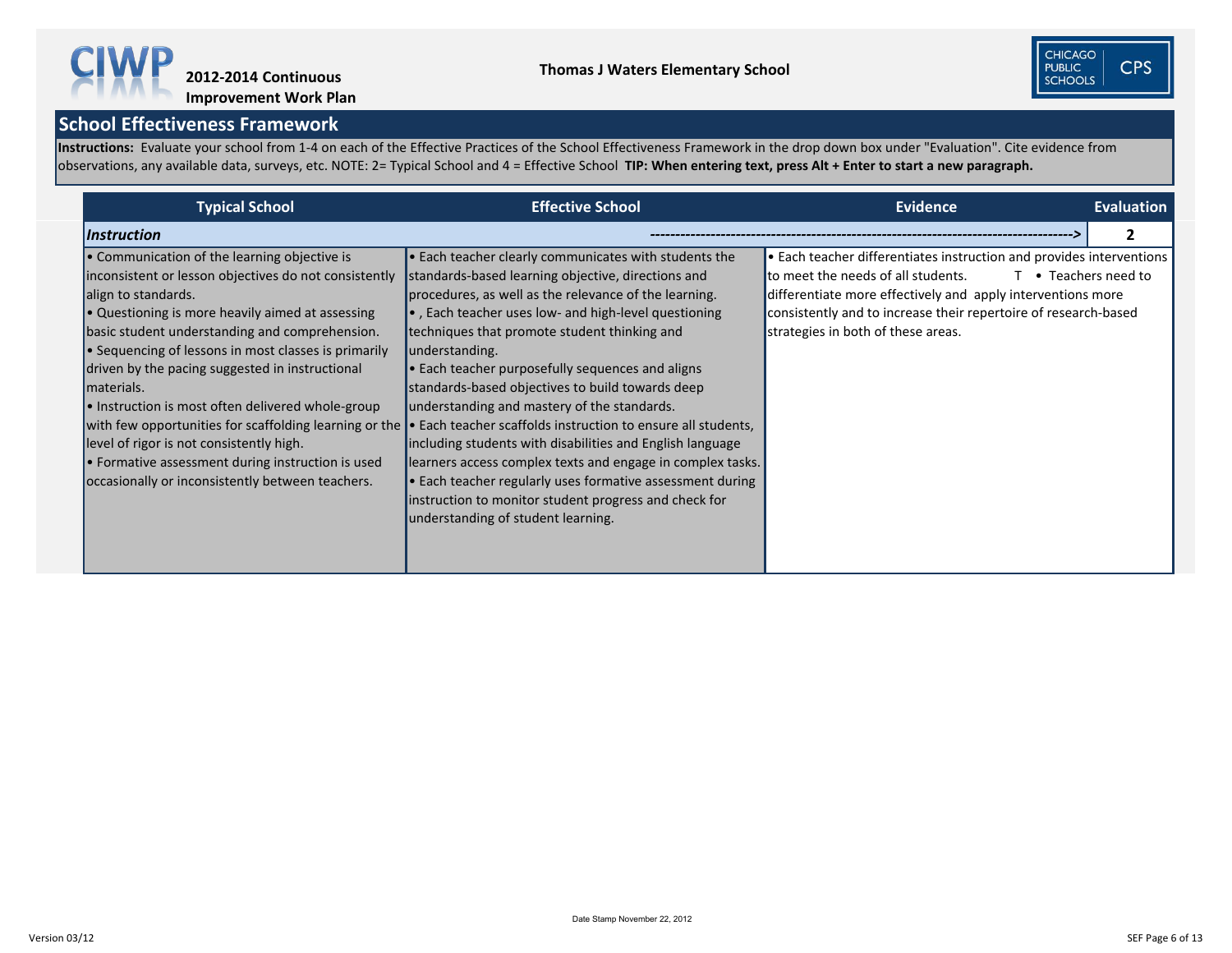**Instructions:** Evaluate your school from 1-4 on each of the Effective Practices of the School Effectiveness Framework in the drop down box under "Evaluation". Cite evidence from observations, any available data, surveys, etc. NOTE: 2= Typical School and 4 = Effective School **TIP: When entering text, press Alt + Enter to start a new paragraph.** 



**Improvement Work Plan**

| <b>Typical School</b>                                                                                                                                                                                                                                                                                                                                                                                                                                                                        | <b>Effective School</b>                                                                                                                                                                                                                                                                                                                                                                                                                                                                                                                                                                                                                                                                                                                                                                                                                                                                             | <b>Evidence</b>                                                                                                                                                                                                                                                                                                                                                                                                                                                                                                                                                                                                                                                                                                                                                                                                              | <b>Evaluation</b>             |
|----------------------------------------------------------------------------------------------------------------------------------------------------------------------------------------------------------------------------------------------------------------------------------------------------------------------------------------------------------------------------------------------------------------------------------------------------------------------------------------------|-----------------------------------------------------------------------------------------------------------------------------------------------------------------------------------------------------------------------------------------------------------------------------------------------------------------------------------------------------------------------------------------------------------------------------------------------------------------------------------------------------------------------------------------------------------------------------------------------------------------------------------------------------------------------------------------------------------------------------------------------------------------------------------------------------------------------------------------------------------------------------------------------------|------------------------------------------------------------------------------------------------------------------------------------------------------------------------------------------------------------------------------------------------------------------------------------------------------------------------------------------------------------------------------------------------------------------------------------------------------------------------------------------------------------------------------------------------------------------------------------------------------------------------------------------------------------------------------------------------------------------------------------------------------------------------------------------------------------------------------|-------------------------------|
| Intervention                                                                                                                                                                                                                                                                                                                                                                                                                                                                                 |                                                                                                                                                                                                                                                                                                                                                                                                                                                                                                                                                                                                                                                                                                                                                                                                                                                                                                     |                                                                                                                                                                                                                                                                                                                                                                                                                                                                                                                                                                                                                                                                                                                                                                                                                              | 3                             |
| • Decision-making about how to determine which<br>students are in need of intervention, what<br>interventions they receive and how to determine the<br>success of interventions is not regularly monitored.<br>The intervention options are limited (sometimes one-<br>size-fits-all), making it difficult to find a targeted<br>solution to address a particular student's needs.<br>Intervention monitoring and adjustments are left to<br>teacher discretion without school-wide systems. | • The school has a systematic approach to administering<br>screening assessments to identify students in need of<br>academic intervention.<br>• The school has a systematic approach to administering<br>diagnostic assessments to identify particular skills gaps.<br>. Interventions at the elementary level include in-class,<br>small group instruction, push-in support provided by<br>specialists, one on one support and additional supports<br>outside of the classroom.<br>• Interventions at the secondary school level include small<br>group instruction, double blocks in literacy and<br>mathematics, push-in support provided by specialists, one<br>on one support and additional supports outside of the<br>classroom<br>• Interventions are closely monitored at the ILT, teacher<br>team and individual teacher level so that adjustments can<br>be made at least every 6 weeks. | • The school has a system for screening students to identify<br>students for reading and/or math interventions.<br>• The school uses diagnostic assessments to identify areas<br>of need in these subjects.<br>Interventions are insufficient; a more effective and<br>structured schedule for intervention will be planned in the<br>context of the longer school day.<br>Team meets bi-weekly and has established a well-<br>developed school-wide RTI procedure.<br>team has provided professional development to the staff<br>regarding the RTI procedure.<br>• The RTI team has compiled and continues to add to a<br>bank of resources for interventions focused on specific<br>reading and math skills.<br>• Goals have been established for more consistent<br>implementation of the plan in the coming school year. | $\bullet$ An RTI<br>• The RTI |
|                                                                                                                                                                                                                                                                                                                                                                                                                                                                                              |                                                                                                                                                                                                                                                                                                                                                                                                                                                                                                                                                                                                                                                                                                                                                                                                                                                                                                     |                                                                                                                                                                                                                                                                                                                                                                                                                                                                                                                                                                                                                                                                                                                                                                                                                              |                               |
| <b>Whole staff professional development</b><br><b>O</b> • Whole staff professional development occurs<br>regularly but is not tightly aligned to the school's<br>priorities.<br>• Quality, effectiveness or relevance of professional<br>development is not monitored.                                                                                                                                                                                                                       | $\bullet$ The school has a year-long, focused plan for whole staff<br>professional development aligned to school-wide priorities gaps which are determined by summative assessment results.<br>and growth goals.<br>• The school has a method for continually monitoring the<br>effectiveness of all professional development (including<br>coaching and teacher collaboration).<br>• School-wide structures ensure that professional<br>development is ongoing, job-embedded and relevant to<br>teachers.                                                                                                                                                                                                                                                                                                                                                                                          | • The school has established a Theory of Action based upon skill<br>$\bullet$ The school has a year-long plan for whole staff professional<br>development.<br>• The school is making progress toward focusing professional<br>development on the Theory of Action.<br>• Professional development is relevant to the roles of teachers.<br>• The school needs to improve in following up to ensure that best<br>practices presented in workshops are being implemented in the<br>classroom.<br>• Effectiveness of the implementation of these best practices                                                                                                                                                                                                                                                                  |                               |

|                       | <b>Whole staff professional development</b>                                                     |                                                                                        |                                       |
|-----------------------|-------------------------------------------------------------------------------------------------|----------------------------------------------------------------------------------------|---------------------------------------|
|                       | Whole staff professional development occurs<br>Figure but is not tightly aligned to the school' | • The school has a year-long, focused plan for whole staff                             | • The school has established          |
|                       | regularly but is not tightly aligned to the school's                                            | professional development aligned to school-wide priorities gaps which are determined b |                                       |
|                       | $\mathbf{E}$ priorities.                                                                        | and growth goals.                                                                      | $\bullet$ The school has a year-long  |
|                       | Quality, effectiveness or relevance of professional                                             | • The school has a method for continually monitoring the                               | development.                          |
|                       | development is not monitored.                                                                   | effectiveness of all professional development (including                               | $\bullet$ The school is making progre |
| $\boldsymbol{\sigma}$ |                                                                                                 | coaching and teacher collaboration).                                                   | development on the Theory of          |
|                       |                                                                                                 | • School-wide structures ensure that professional                                      | • Professional development i          |
|                       |                                                                                                 | development is ongoing, job-embedded and relevant to                                   | • The school needs to improv          |
|                       |                                                                                                 | teachers.                                                                              | practices presented in works          |
| rofessio              |                                                                                                 |                                                                                        | lclassroom.                           |
| n                     |                                                                                                 |                                                                                        | $\bullet$ Effectiveness of the impler |
|                       |                                                                                                 |                                                                                        |                                       |
|                       |                                                                                                 |                                                                                        |                                       |



**CPS**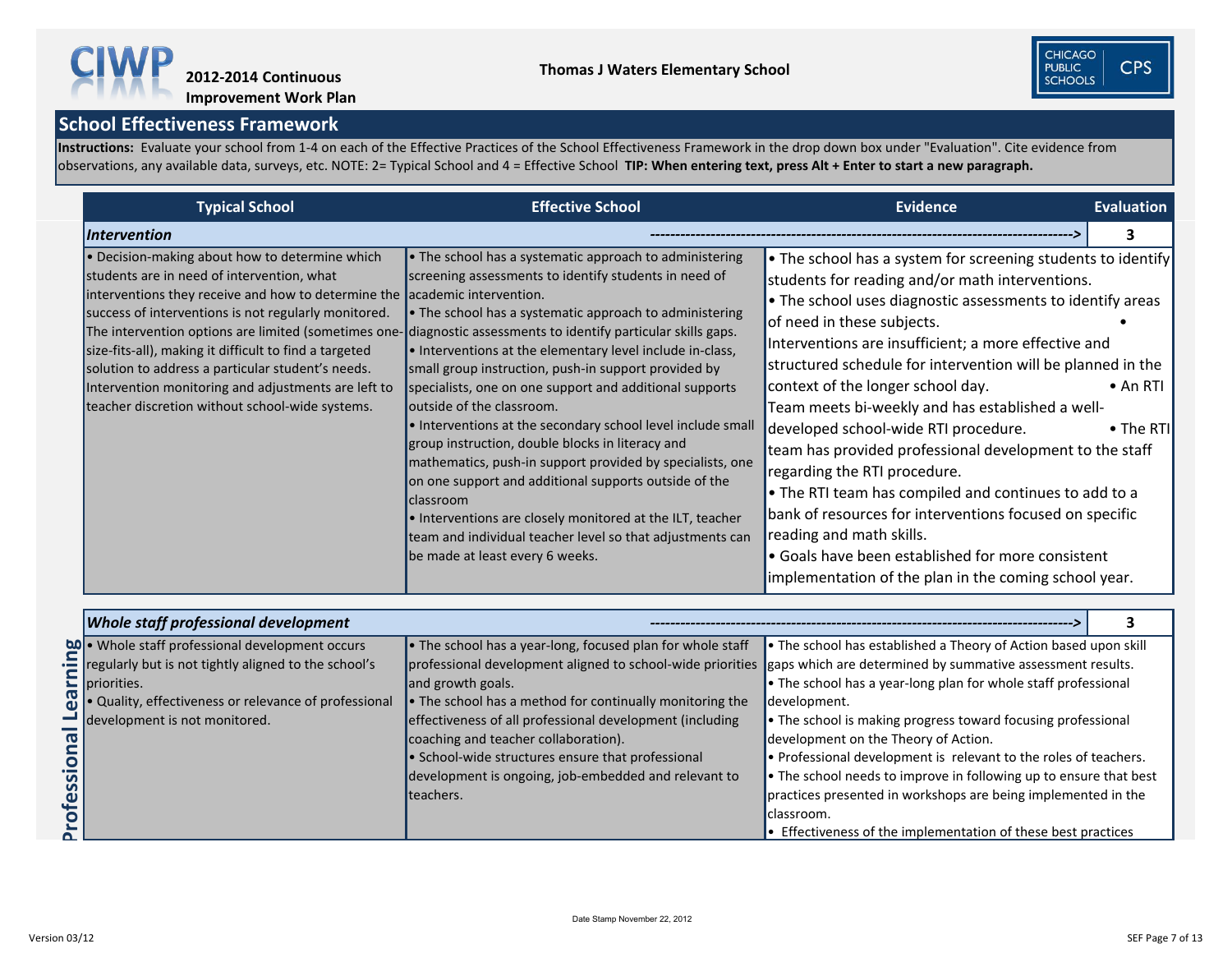

|            | School Effectiveness Framework                                                                                                                                                                                                                                                                                                                                                                                                                                                                                                                                                                                                                                                                                                        |                                                                                                                                                                                                                                                                                                                                                                                                                                                                                                                                                                                                                                                                                                    |                                                                                                                                                                                                                                                                                                                                                                                                                                                                                                                                                                                                                                                                                                       |                       |
|------------|---------------------------------------------------------------------------------------------------------------------------------------------------------------------------------------------------------------------------------------------------------------------------------------------------------------------------------------------------------------------------------------------------------------------------------------------------------------------------------------------------------------------------------------------------------------------------------------------------------------------------------------------------------------------------------------------------------------------------------------|----------------------------------------------------------------------------------------------------------------------------------------------------------------------------------------------------------------------------------------------------------------------------------------------------------------------------------------------------------------------------------------------------------------------------------------------------------------------------------------------------------------------------------------------------------------------------------------------------------------------------------------------------------------------------------------------------|-------------------------------------------------------------------------------------------------------------------------------------------------------------------------------------------------------------------------------------------------------------------------------------------------------------------------------------------------------------------------------------------------------------------------------------------------------------------------------------------------------------------------------------------------------------------------------------------------------------------------------------------------------------------------------------------------------|-----------------------|
|            |                                                                                                                                                                                                                                                                                                                                                                                                                                                                                                                                                                                                                                                                                                                                       | nstructions: Evaluate your school from 1-4 on each of the Effective Practices of the School Effectiveness Framework in the drop down box under "Evaluation". Cite evidence from<br>bbservations, any available data, surveys, etc. NOTE: 2= Typical School and 4 = Effective School TIP: When entering text, press Alt + Enter to start a new paragraph.                                                                                                                                                                                                                                                                                                                                           |                                                                                                                                                                                                                                                                                                                                                                                                                                                                                                                                                                                                                                                                                                       |                       |
|            |                                                                                                                                                                                                                                                                                                                                                                                                                                                                                                                                                                                                                                                                                                                                       |                                                                                                                                                                                                                                                                                                                                                                                                                                                                                                                                                                                                                                                                                                    |                                                                                                                                                                                                                                                                                                                                                                                                                                                                                                                                                                                                                                                                                                       |                       |
|            | <b>Typical School</b>                                                                                                                                                                                                                                                                                                                                                                                                                                                                                                                                                                                                                                                                                                                 | <b>Effective School</b>                                                                                                                                                                                                                                                                                                                                                                                                                                                                                                                                                                                                                                                                            | <b>Evidence</b>                                                                                                                                                                                                                                                                                                                                                                                                                                                                                                                                                                                                                                                                                       | <b>Evaluation</b>     |
| <u>ന്</u>  | <b>Grade-level and/or course teams</b>                                                                                                                                                                                                                                                                                                                                                                                                                                                                                                                                                                                                                                                                                                |                                                                                                                                                                                                                                                                                                                                                                                                                                                                                                                                                                                                                                                                                                    |                                                                                                                                                                                                                                                                                                                                                                                                                                                                                                                                                                                                                                                                                                       | 3.                    |
| $\bigcirc$ | . Teachers meet regularly but it is focused on a mix<br>of activities-planning, professional development,<br>$\overline{O}$ and data analysis—that may change from week to<br>week.<br>• Teachers do not have a regular opportunity to<br>discuss progress monitoring data to track<br>effectiveness of student intervention.<br>• Ownership for student learning results lies<br>primarily with individual teachers.<br>$\bullet$ Planning typically takes place with general<br>education teachers only. Special education, bilingual<br>or other specialists typically plan and meet<br>separately or only join the group occasionally.<br>$\bullet$ There are meeting agendas, but no clear protocols<br>or norms for discussion. | . Teachers collaborate in regular cycles: quarterly for long-<br>term unit planning, weekly to analyze formative<br>assessment data and plan weekly instruction.<br>$\bullet$ Teachers and specialists meet approximately every six<br>weeks to discuss progress-monitoring data for students<br>receiving intervention.<br>$\cdot$ Teacher teams share ownership for results in student<br>learning.<br>$\bullet$ Teams are inclusive of general education, special<br>education, bilingual teachers and other specialists.<br>• Teams are supported by an ILT member, team leader, or<br>"expert", as appropriate.<br>• Teachers have protocols or processes in place for team<br>collaboration. | • Teachers need to spend more time collaborating for the<br>development of long-term unit planning.<br>• Most grade levels meet on a weekly basis to discuss current issues<br>and concerns including the needs of struggling students.<br>• Topics of grade level meetings lack specificity and follow-through.<br>$\bullet$ Grade level agendas are attempted but the format is inconsistent<br>throughout the school.<br>$\bullet$ The school is in the process of adopting a school-wide agenda<br>template.<br>• Grade-level leaders who are also on the ILTneed to model<br>protocols for grade level meetings similar to those used in ILT<br>meetings.<br>resume regular focus team meetings. | • The school needs to |
|            | <b>Instructional coaching</b>                                                                                                                                                                                                                                                                                                                                                                                                                                                                                                                                                                                                                                                                                                         |                                                                                                                                                                                                                                                                                                                                                                                                                                                                                                                                                                                                                                                                                                    |                                                                                                                                                                                                                                                                                                                                                                                                                                                                                                                                                                                                                                                                                                       |                       |
|            | $\bullet$ Coaching typically takes place through informal<br>associations or is only focused on a smaller group of<br>teachers.<br>• Formal support for new teachers comes from<br>district-sponsored induction.<br>• Professional development decisions are not<br>systematized and left to teacher initiative/discretion.<br>• Teachers occasionally receive quality feedback to<br>support individual growth.<br>• Peer observation and cross-classroom visitation<br>happens occasionally, but not as an integral part of<br>the school's plan for professional learning.                                                                                                                                                         | $\blacktriangleright$ Every school has a coaching plan that identifies teacher<br>needs, who provides the coaching, and how frequently.<br>$\bullet$ New teachers are provided with effective induction<br>support.<br>$\bullet$ Teachers have individual professional development plans<br>tailored to their needs.<br>$\bullet$ Teachers consistently receive quality feedback that<br>supports their individual growth.<br>$\bullet$ Peer coaching and cross classroom visitation is also used<br>as a form of coaching.                                                                                                                                                                        | $\bullet$ The majority of coaching in the school is provided by the<br>administrators and literacy coach, who provide quality feedback to<br>teachers.<br>• Peer-coaching is informal and characterized by frequent<br>conversations, sharing of ideas and some degree of professional<br>development.<br>• The school needs to revisit peer classroom observations.<br>• Opportunities are available for teachers to attend outside<br>professional development workshops tailored to their needs and<br>interests; however, individual plans are not yet in place.                                                                                                                                  |                       |

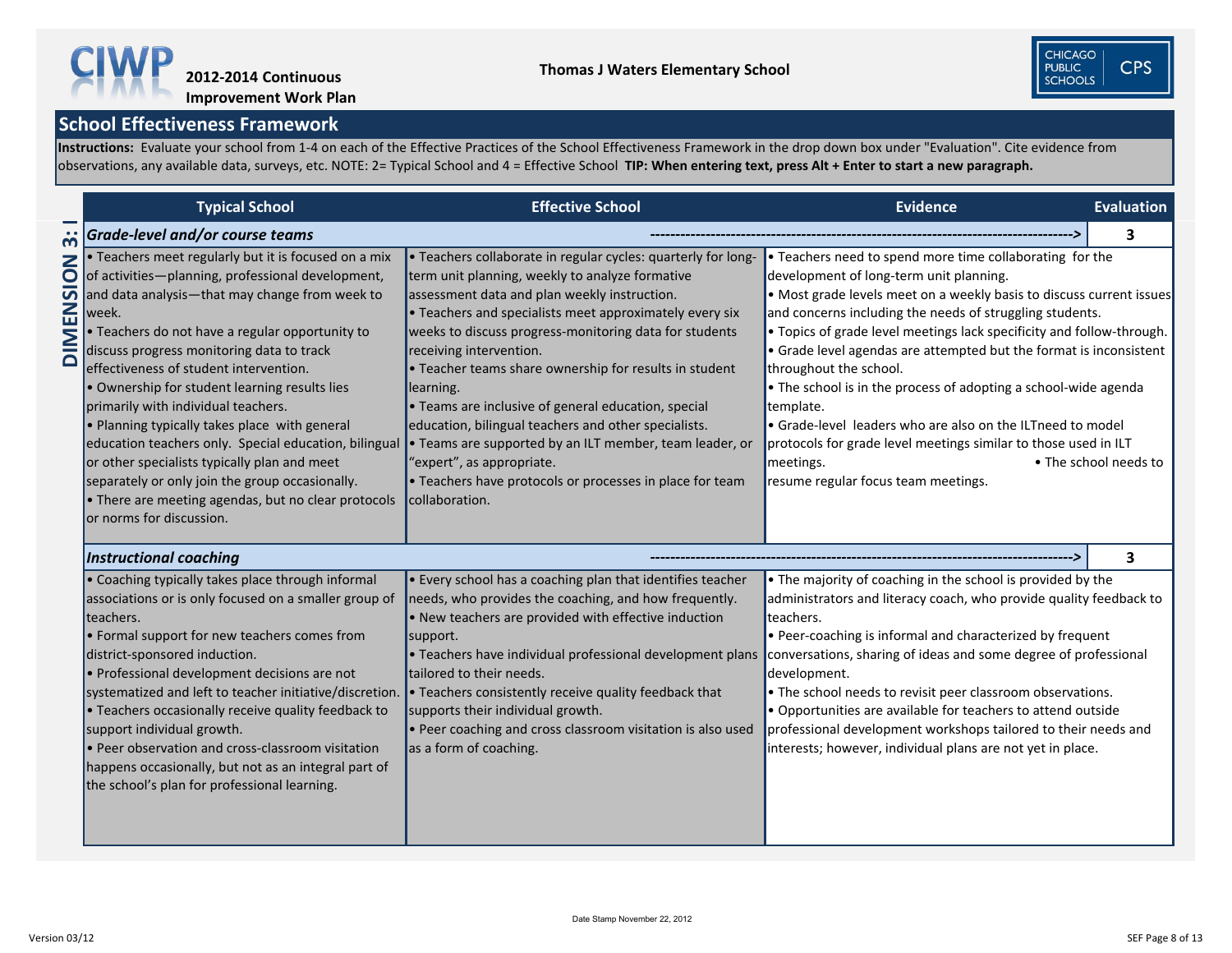**Instructions:** Evaluate your school from 1-4 on each of the Effective Practices of the School Effectiveness Framework in the drop down box under "Evaluation". Cite evidence from observations, any available data, surveys, etc. NOTE: 2= Typical School and 4 = Effective School **TIP: When entering text, press Alt + Enter to start a new paragraph.** 



|                             | <b>Typical School</b>                                                                                                                                                                                                                                                                                                                                                                                           | <b>Effective School</b>                                                                                                                                                                                                                                                                                                          | <b>Evidence</b>                                                                                                                                                                                                                                                                           | Evaluation   |
|-----------------------------|-----------------------------------------------------------------------------------------------------------------------------------------------------------------------------------------------------------------------------------------------------------------------------------------------------------------------------------------------------------------------------------------------------------------|----------------------------------------------------------------------------------------------------------------------------------------------------------------------------------------------------------------------------------------------------------------------------------------------------------------------------------|-------------------------------------------------------------------------------------------------------------------------------------------------------------------------------------------------------------------------------------------------------------------------------------------|--------------|
|                             | <b>High expectations &amp; College-going culture</b>                                                                                                                                                                                                                                                                                                                                                            |                                                                                                                                                                                                                                                                                                                                  |                                                                                                                                                                                                                                                                                           | $\mathbf{2}$ |
| bue<br>Climate              | • Some staff members reinforce expectations for all<br>students to aspire to college and career ready<br>standards, or expectations are only reinforced for<br>some students.                                                                                                                                                                                                                                   | • Every staff member reinforces school expectations for all<br>students to aspire to college and career-ready standards.<br>• The school has developed and is executing an intentional<br>plan to build and maintain a college-going culture.<br>• Every student has opportunities for authentic leadership<br>and student voice | • Every staff member promotes a climate of success with high<br>expectations for all students.<br>• All students have opportunities to participate in school leadership<br>roles. • There is a need to create and implement a consistent plan<br>to promote college and career readiness. |              |
| 4                           | <b>Relationships</b>                                                                                                                                                                                                                                                                                                                                                                                            |                                                                                                                                                                                                                                                                                                                                  |                                                                                                                                                                                                                                                                                           |              |
| <b>NOISNE</b><br><b>MIQ</b> | • Some students form bonds with adult advocates.<br>• Patterns of interaction between adults and<br>students and among students are inconsistent<br>• Students with disabilities are typically confined to a students and among students, are respectful, with<br>special education classroom with few opportunities<br>to interact with peers.<br>• Student home language and culture is often<br>loverlooked. | • Staff promotes and provides students with an atmosphere of<br>nurturing and respect. According to My Voice, My School survey,<br>our community rated the supportive environment criterion as<br>"average".                                                                                                                     |                                                                                                                                                                                                                                                                                           |              |
|                             | <b>Behavior&amp; Safety</b>                                                                                                                                                                                                                                                                                                                                                                                     |                                                                                                                                                                                                                                                                                                                                  |                                                                                                                                                                                                                                                                                           | 4            |
|                             | • Discipline violations and positive behavior supports<br>are handled differently between teachers without<br>school wide norms.<br>• School environment occasionally leads to situations positive behavior.<br>un-conducive to learning.                                                                                                                                                                       | • The school has a common, consistent school-wide<br>approach to student discipline and tiered approach to<br>behavioral intervention that recognizes and builds on<br>• Staff establishes and maintains a safe, welcoming school<br>environment.                                                                                | • Staff provides a safe, nurturing school community environment in<br>which all feel welcome. • Our students rated their safety as very<br>strong on My Voice, My School survey.                                                                                                          |              |

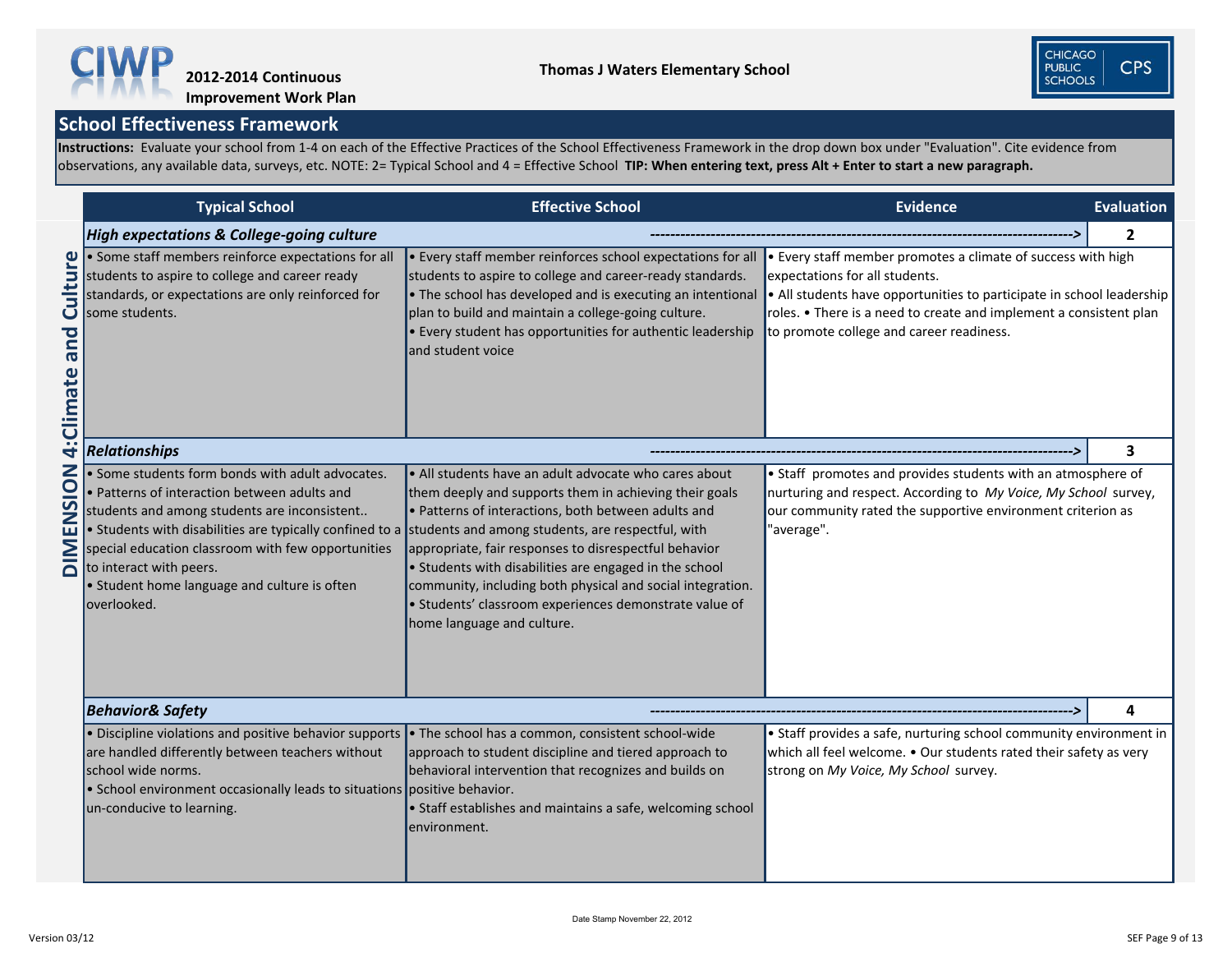**Instructions:** Evaluate your school from 1-4 on each of the Effective Practices of the School Effectiveness Framework in the drop down box under "Evaluation". Cite evidence from observations, any available data, surveys, etc. NOTE: 2= Typical School and 4 = Effective School **TIP: When entering text, press Alt + Enter to start a new paragraph.** 



**Improvement Work Plan**

|                                                          | <b>Typical School</b>                                                                                                                                                                                                                                                                                                                                                                                                                                                   | <b>Effective School</b>                                                                                                                                                                                                                                                                                                                                                                                                                                                                                                                  | <b>Evidence</b>                                                                                                                                                                                                                                                                                                                                                                                                                                                                                                                                                                                                                                                                                                                                       | <b>Evaluation</b> |
|----------------------------------------------------------|-------------------------------------------------------------------------------------------------------------------------------------------------------------------------------------------------------------------------------------------------------------------------------------------------------------------------------------------------------------------------------------------------------------------------------------------------------------------------|------------------------------------------------------------------------------------------------------------------------------------------------------------------------------------------------------------------------------------------------------------------------------------------------------------------------------------------------------------------------------------------------------------------------------------------------------------------------------------------------------------------------------------------|-------------------------------------------------------------------------------------------------------------------------------------------------------------------------------------------------------------------------------------------------------------------------------------------------------------------------------------------------------------------------------------------------------------------------------------------------------------------------------------------------------------------------------------------------------------------------------------------------------------------------------------------------------------------------------------------------------------------------------------------------------|-------------------|
|                                                          | <b>Expectations</b>                                                                                                                                                                                                                                                                                                                                                                                                                                                     |                                                                                                                                                                                                                                                                                                                                                                                                                                                                                                                                          |                                                                                                                                                                                                                                                                                                                                                                                                                                                                                                                                                                                                                                                                                                                                                       |                   |
| ent<br>Enga<br>unity<br>Comm                             | • Principal provides information to families on school<br>performance in response to parent requests.<br>E • Teachers provide information to families on their that families understand its releval $\omega$ grading system, but families may be unclear on what well as the plan for improvement.<br>successfully meeting the standard would look like.<br>$\cdot$ Families can learn about the transition process if<br>they reach out to the school for information. | . Principal provides clear information for families on school<br>performance and accurately explains this information so<br>that families understand its relevance to their children as<br>• Teachers provide clear information for families on what<br>students are expected to achieve in a given grade level or<br>course and examples of what meeting the standards looks<br>llike.<br>• Schools proactively provide information regarding school<br>choices to families looking to relocate or to students in<br>transition grades. | • Principal hosts a back-to-school orientation and presents to<br>families the school vision and mission, academic goals and<br>priorities, and budget.<br>• Teachers host Open House for families to provide information on<br>classroom expectations, the grading system, and to share existing<br>instructional practices that ensure differentiation and academic<br>rigor.<br>• Teachers include written grade level expectations and the grading<br>scale in their annual/quarterly syllabi.<br>• Some teachers provide families with benchmark assessment<br>results immediately which include goals and strategies for<br>improvement. This needs to be done by all teachers.<br>• School tours are held each month to familiarize communitiy |                   |
| <u>o</u>                                                 | <b>Ongoing communication</b>                                                                                                                                                                                                                                                                                                                                                                                                                                            |                                                                                                                                                                                                                                                                                                                                                                                                                                                                                                                                          |                                                                                                                                                                                                                                                                                                                                                                                                                                                                                                                                                                                                                                                                                                                                                       |                   |
| $\boldsymbol{\sigma}$<br><u>ទ</u><br>인<br><u>In</u><br>Ζ | • Communication to families is typically conducted<br>only during report card pick-up and in cases of<br>behavior/academic concerns.                                                                                                                                                                                                                                                                                                                                    | • Teachers and other school staff engage in ongoing, two-<br>way communication with families so that they know how<br>their child is doing relative to grade-level expectations and<br>how the families can support their child's learning at home, and future goals in regards to academics, school budget and<br>but also so that school staff can learn from the families<br>about their child's strengths and needs.                                                                                                                 | • The Principal provides updates and reports to parent and<br>community groups (LSC, PAC, BAC, Waters Today PTC) and<br>committees that relay current accomplishments, work in progress<br>building management and all upcoming meetings and school<br>events.<br>$\bullet$ Teachers and school staff maintain consistent communication                                                                                                                                                                                                                                                                                                                                                                                                               |                   |
| $\frac{1}{2}$                                            | <b>Bonding</b>                                                                                                                                                                                                                                                                                                                                                                                                                                                          |                                                                                                                                                                                                                                                                                                                                                                                                                                                                                                                                          |                                                                                                                                                                                                                                                                                                                                                                                                                                                                                                                                                                                                                                                                                                                                                       | 4                 |
| <b>NENIC</b>                                             | • The school has a business-like atmosphere.<br>• School staff provides occasional opportunities for<br>families and community members to participate in<br>authentic and engaging activities in the school<br>community-- like student performances, exhibitions,<br>literacy or math events, etc.                                                                                                                                                                     | • The school establishes and non-threatening, welcoming<br>environment.<br>$\bullet$ The principal leads the work to empower and motivate<br>families and community to become engaged.<br>• School staff provides frequent opportunities for families<br>and community members to participate in authentic and<br>engaging activities in the school community-- like student<br>performances, exhibitions, literacy or math events, etc.                                                                                                 | • The School maintains a welcoming and nurturing environment<br>while ensuring student safety. • The Administration works and<br>collaborates with parent committees (LSC, PAC, BAC, and Waters<br>Today PTC) and provides opportunities to become engaged in<br>multiple volunteer and fundraising opportunities that enhance<br>school programs and culture.<br>• School staff<br>invites families to attend student performances, the All-School<br>Science Fair, family literacy events, Field Day, and cultural events.                                                                                                                                                                                                                          |                   |



**CPS**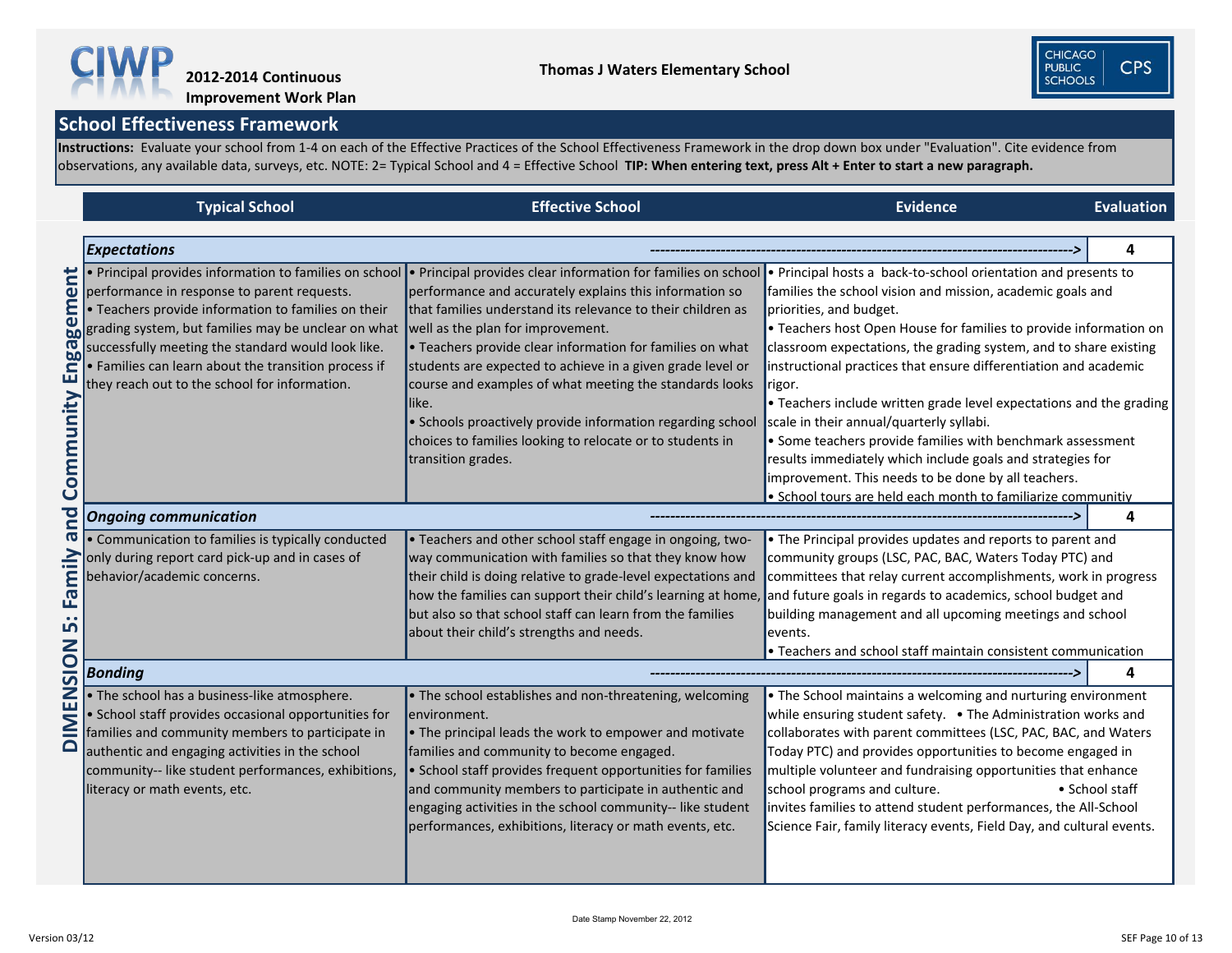**Instructions:** Evaluate your school from 1-4 on each of the Effective Practices of the School Effectiveness Framework in the drop down box under "Evaluation". Cite evidence from observations, any available data, surveys, etc. NOTE: 2= Typical School and 4 = Effective School **TIP: When entering text, press Alt + Enter to start a new paragraph.** 



# **Improvement Work Plan**

|                                                | <b>Typical School</b>                                                                                                                                                                                                                                                                                                     | <b>Effective School</b>                                                                                                                                                                                                                                                                                                                                                                                        | <b>Evidence</b>                                                                                                                                                                                                                                                                                                                                                                                                                                                                                                              | <b>Evaluation</b> |
|------------------------------------------------|---------------------------------------------------------------------------------------------------------------------------------------------------------------------------------------------------------------------------------------------------------------------------------------------------------------------------|----------------------------------------------------------------------------------------------------------------------------------------------------------------------------------------------------------------------------------------------------------------------------------------------------------------------------------------------------------------------------------------------------------------|------------------------------------------------------------------------------------------------------------------------------------------------------------------------------------------------------------------------------------------------------------------------------------------------------------------------------------------------------------------------------------------------------------------------------------------------------------------------------------------------------------------------------|-------------------|
|                                                | <b>Specialized support</b>                                                                                                                                                                                                                                                                                                |                                                                                                                                                                                                                                                                                                                                                                                                                |                                                                                                                                                                                                                                                                                                                                                                                                                                                                                                                              | $\mathbf 4$       |
|                                                | • School provides required services to students<br>within the school building/typical school hours.                                                                                                                                                                                                                       | • School staff conducts intensive outreach to families in<br>need of specialized support through home visits and<br>collaboration with social services agencies.                                                                                                                                                                                                                                               | . The Specialized Service Teams reaches out to families through<br>home visits and by recommending social service agencies to<br>parents.<br>• The Specialized Service Team meets regularly with students<br>regarding emotional, social, and academic concerns.<br>. The Specialized Service Team contacts families to collaborate                                                                                                                                                                                          |                   |
|                                                | <b>College &amp; Career Exploration and election</b>                                                                                                                                                                                                                                                                      |                                                                                                                                                                                                                                                                                                                                                                                                                |                                                                                                                                                                                                                                                                                                                                                                                                                                                                                                                              | $\mathbf{2}$      |
| Supports                                       | . Information about college or career choices is<br>provided.                                                                                                                                                                                                                                                             | • The school provides early and ongoing exposure to<br>experiences and information necessary to make informed<br>decisions when selecting a college or career that connects<br>to academic preparation and future aspirations.                                                                                                                                                                                 | . The school provides resources for parents and students to seek<br>job and tutoring opportunities.<br>implements Career Day across all grade levels.<br>. Influential government officials visit the school throughout the<br>year to address students about opportunities and resources.                                                                                                                                                                                                                                   | • The school      |
| <u>ဟိ</u>                                      | <b>Academic Planning</b>                                                                                                                                                                                                                                                                                                  |                                                                                                                                                                                                                                                                                                                                                                                                                |                                                                                                                                                                                                                                                                                                                                                                                                                                                                                                                              | З                 |
| $\bar{a}$<br>69<br>areer<br>$\mathbf C$<br>bue | • Support for college and career planning is provided $\bullet$ The school provides support for student planning,<br>explore paths of interest are limited.<br>$\blacktriangleright$ The school encourages high performing students to academic program and access to information and<br>plan on taking advanced courses. | for some students. Information and opportunities to preparation, participation, and performance in their college collaboration, and higher-order thinking skills.<br>and career aspirations and goals through a rigorous<br>opportunities.<br>$\blacktriangleright$ (HS only) The school regularly evaluates rigorous course-<br>taking and performance patterns (e.g., AP) and removes<br>barriers to access. | • The school's academic program promotes independence,<br>• The school provides students with information about college<br>preparatory high schools and vocational high schools.<br>• The school conducts high school fair for 8th graders, as well as a<br>high school informational meeting for 6th-8th grade parents.<br>• Students attending investigation days and shadow high school<br>students throughout the year.<br>. Our math teacher is getting the training to be certified to deliver<br>algebra instruction. |                   |
|                                                | <b>Enrichment &amp; Extracurricular Engagement</b>                                                                                                                                                                                                                                                                        |                                                                                                                                                                                                                                                                                                                                                                                                                |                                                                                                                                                                                                                                                                                                                                                                                                                                                                                                                              | 4                 |
| <b>College</b><br>9                            | • Extracurricular activities exist but may be limited in<br>scope or students may not be purposefully involved<br>in activities that align with their strengths and needs.                                                                                                                                                | • The school ensures equitable exposure to a wide range of<br>extracurricular and enrichment opportunities that build<br>leadership, nurture talents and interests, and increase<br>engagement with school.                                                                                                                                                                                                    | • Students at every grade level are exposed to a multitude of<br>opportunities to explore ecology in the community.<br>• Students are given the opportunity to compose music and lyrics<br>and to participate in art fairs, music competitions, Rock Band,                                                                                                                                                                                                                                                                   |                   |

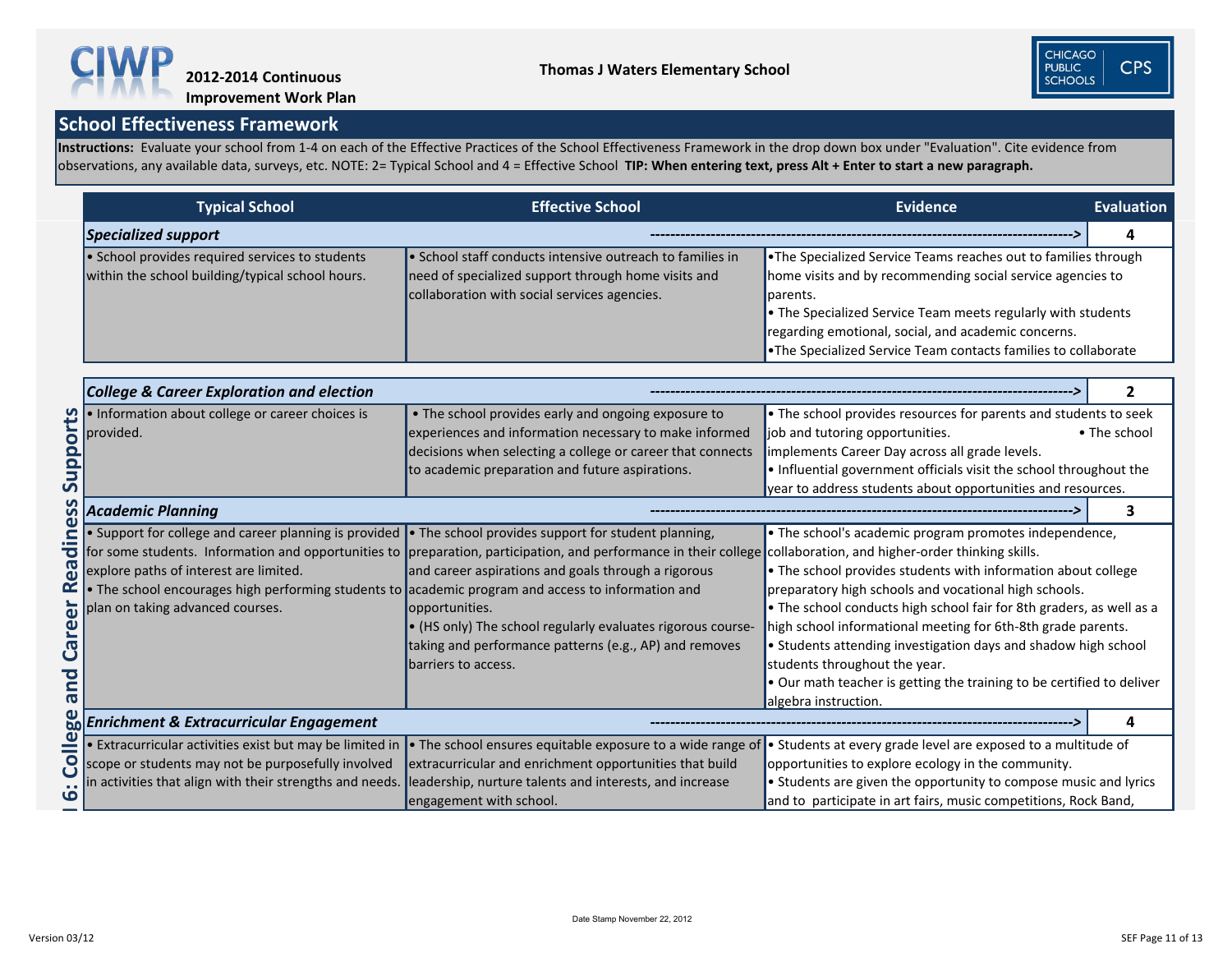**Instructions:** Evaluate your school from 1-4 on each of the Effective Practices of the School Effectiveness Framework in the drop down box under "Evaluation". Cite evidence from observations, any available data, surveys, etc. NOTE: 2= Typical School and 4 = Effective School **TIP: When entering text, press Alt + Enter to start a new paragraph.** 



|       | <b>Typical School</b>                                                                                          | <b>Evidence</b>                                                                                                                                                                                                                                                                                                                                                         | <b>Evaluation</b>                                                                                                                                                                                                                                                                                                                                                                                                                                                                                                                   |   |
|-------|----------------------------------------------------------------------------------------------------------------|-------------------------------------------------------------------------------------------------------------------------------------------------------------------------------------------------------------------------------------------------------------------------------------------------------------------------------------------------------------------------|-------------------------------------------------------------------------------------------------------------------------------------------------------------------------------------------------------------------------------------------------------------------------------------------------------------------------------------------------------------------------------------------------------------------------------------------------------------------------------------------------------------------------------------|---|
| NOISI | <b>College &amp; Career Assessments</b>                                                                        |                                                                                                                                                                                                                                                                                                                                                                         |                                                                                                                                                                                                                                                                                                                                                                                                                                                                                                                                     | 4 |
| DIMEN | · Students do not participate in college and career<br>ready assessments                                       | • The EXPLORE test is administered to students in 8th Grade.<br>• Electronic assessments familiarize students with the format of<br>future assessments such as SATs and ACTs.<br>$\bullet$ From kindergarten on, teachers instruct students in test-taking<br>strategies to prepare them for standardized assessments that will                                         |                                                                                                                                                                                                                                                                                                                                                                                                                                                                                                                                     |   |
|       | <b>College &amp; Career Admissions and Affordability</b>                                                       |                                                                                                                                                                                                                                                                                                                                                                         |                                                                                                                                                                                                                                                                                                                                                                                                                                                                                                                                     | 4 |
|       | • Students in 11th and 12th grade are provided<br>information on college options, costs and financial<br>laid. | $\bullet$ The school provides students and families with<br>comprehensive information about college options and<br>costs (HS only) The school ensures that students and<br>families have an early and ongoing understanding of the<br>college and career application and admission processes,<br>including information on financial aid and scholarship<br>eligibility. | • To prepare students for the college application process, students<br>submit an essay in order to join the school's Leadership Committee.<br>• 7th and 8th grade students participate in the tours of local<br>universities.<br>• Our parents attend seminars regarding college application and<br>financial aid availabiity.                                                                                                                                                                                                      |   |
|       | <b>Transitions</b>                                                                                             |                                                                                                                                                                                                                                                                                                                                                                         |                                                                                                                                                                                                                                                                                                                                                                                                                                                                                                                                     | 4 |
|       | • Transitions between key grades provide families<br>with the required minimum paperwork/information.          | $\cdot$ The school works to ensure effective transitions—into<br>Kindergarten, at each "benchmark" grade, and from 8th to<br>l9th.<br>$\bullet$ (HS only) The school connects students to school and<br>community resources to help them overcome barriers and<br>ensure the successful transition from high school to<br>college.                                      | • Kindergarten and 8th grade students participate in graduation<br>ceremonies. Preschoolers visit the kindergarten classrooms to ease<br>the transition into kindergarten.<br>• Vertical planning to ensure academic language is consistent<br>across grade levels.<br>• The school presently uses departmentalization in grades 5-8 to<br>prepare students for transitioning between classes in high school<br>• The school plans to expand<br>and college.<br>departmentalization to grades 3 and 4 at the beginning of the 2012- |   |

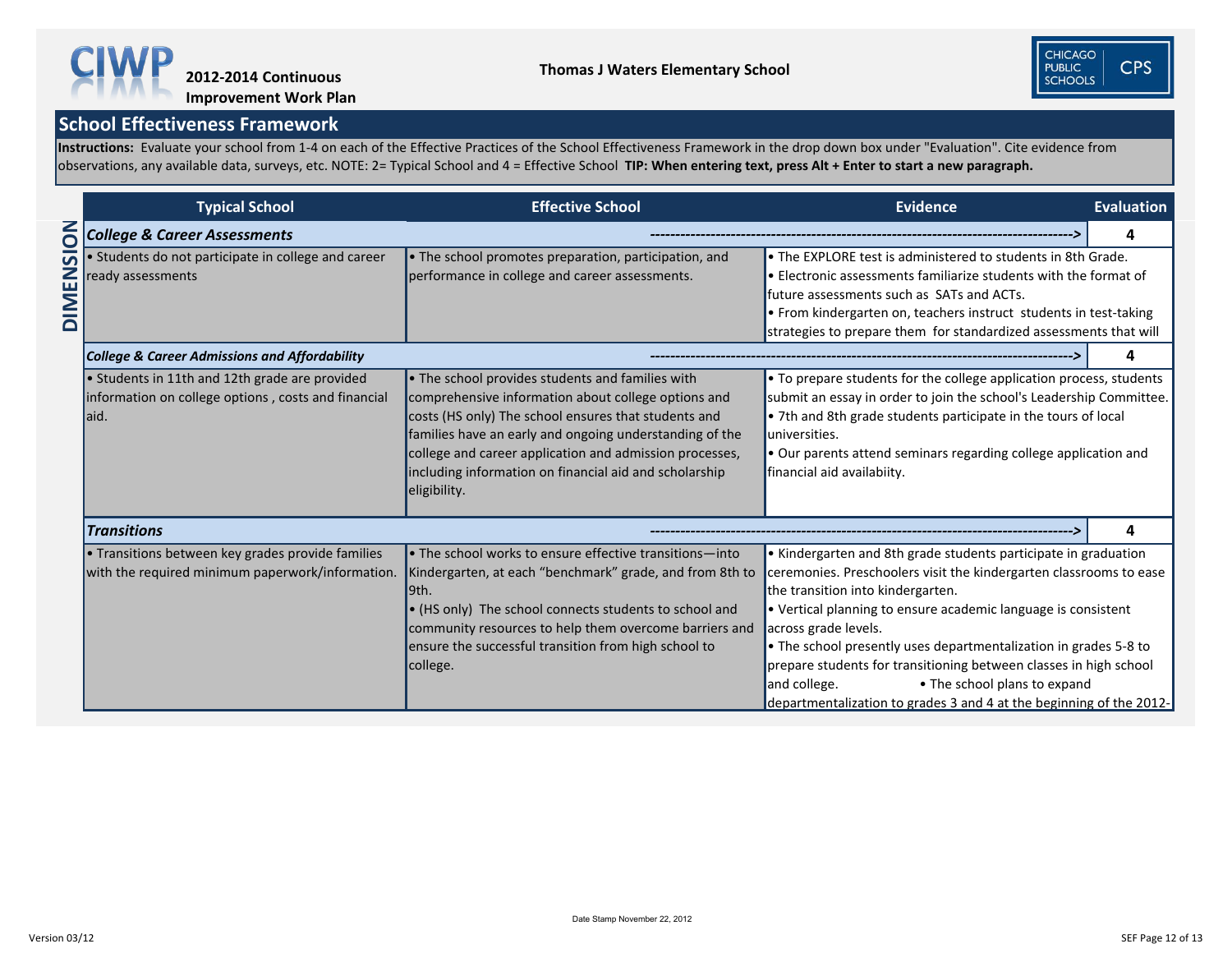**Instructions:** Evaluate your school from 1-4 on each of the Effective Practices of the School Effectiveness Framework in the drop down box under "Evaluation". Cite evidence from observations, any available data, surveys, etc. NOTE: 2= Typical School and 4 = Effective School **TIP: When entering text, press Alt + Enter to start a new paragraph.** 



# **Improvement Work Plan**

|                                                                             | <b>Typical School</b>                                                                                                                                                                                                                                                                                                                                                                                                | <b>Evidence</b>                                                                                                                                                                                                                                                                                                                                                                                                                                                                                                                                    | Evaluation                                                                                                                                                                                                                                                                                                                                                                                                                                                                                                                                                                                                                                                                           |   |
|-----------------------------------------------------------------------------|----------------------------------------------------------------------------------------------------------------------------------------------------------------------------------------------------------------------------------------------------------------------------------------------------------------------------------------------------------------------------------------------------------------------|----------------------------------------------------------------------------------------------------------------------------------------------------------------------------------------------------------------------------------------------------------------------------------------------------------------------------------------------------------------------------------------------------------------------------------------------------------------------------------------------------------------------------------------------------|--------------------------------------------------------------------------------------------------------------------------------------------------------------------------------------------------------------------------------------------------------------------------------------------------------------------------------------------------------------------------------------------------------------------------------------------------------------------------------------------------------------------------------------------------------------------------------------------------------------------------------------------------------------------------------------|---|
|                                                                             | <b>Use of Discretionary Resources</b>                                                                                                                                                                                                                                                                                                                                                                                |                                                                                                                                                                                                                                                                                                                                                                                                                                                                                                                                                    |                                                                                                                                                                                                                                                                                                                                                                                                                                                                                                                                                                                                                                                                                      |   |
| Ë<br>$\mathbf 0$<br>Ξ<br>$\blacktriangleleft$<br><b>rce</b><br><b>Resou</b> | • School discretionary funding is inconsistently<br>aligned to identified needs and priorities.<br>• Outside funding or community partnerships are<br>primarily limited to opportunities that present<br>themselves to the school.<br>• Funding of non-priority initiatives is common<br>throughout the year.                                                                                                        | • School allocates discretionary spending to align with<br>identified needs and strategic priorities.<br>• School actively identifies and pursues opportunities to for<br>outside funding or community partnerships to help meet<br>student and staff needs.<br>• School maintains focus on use of resources for the<br>student achievement growth necessary for every student<br>to graduate college and career ready.                                                                                                                            | • Purchase two teacher positions to reduce class size.<br>• Purchase ESP to support instructional programs.<br>• Purchase technology to continue developing students 21st<br>Century skills.<br>• Continue to purchase web based subscriptions that enhance<br>student learning and align with our strategic priorities (My Access,<br>Reading A-Z, Rosetta Stone, etc.)<br>• Continue to pursue grants that are aligned with school focus and<br>promote student achievement.<br>. School maintains an active and positive relationship with Waters                                                                                                                                 |   |
|                                                                             | <b>Building a Team</b>                                                                                                                                                                                                                                                                                                                                                                                               |                                                                                                                                                                                                                                                                                                                                                                                                                                                                                                                                                    |                                                                                                                                                                                                                                                                                                                                                                                                                                                                                                                                                                                                                                                                                      |   |
| $\blacktriangleright$<br><b>Z</b><br>O<br>5<br>Ζ<br>щ<br>$\Box$             | • Hiring is conducted after a vacancy or expected<br>vacancy is identified.<br>• All or nearly all applicants have little to no prior<br>connection to the school.<br>principal or a team from the school, but there are no<br>opportunities to demonstrate knowledge or skill in<br>the classroom.<br>$\bullet$ Grade/course teams are not intentionally designed.   needed combination of knowledge and expertise. | • Hiring is conducted after an assessment of student need,<br>staff capacity and scheduling priorities.<br>• School actively works to build a pool of potential staff<br>members through internships and part-time work.<br>• Interviews typically consist of an interview with the $\vert \cdot \vert$ A multistep interview process includes a protocol for<br>questioning and classroom lesson demonstrations to assess administration.<br>candidate expertise, philosophy and commitment.<br>• Grade/course teams are assembled to include the | • Teachers and support personnel are hired after school and<br>student needs analyses are made.<br>• Interviews are inclusive of a portfolio review, predesigned<br>questioning based on position available, lesson demonstration with<br>students and interview with panel of lead teachers and<br>. The school continues university partnerships with DePaul,<br>National Louis, Loyola, and Northeastern to secure quality student<br>teachers.<br>• Grade level teams, Instructional Leadership Team, Focus Teams,<br>and RTI Team members are selected and placed to best utilize<br>teacher expertise to enhance student learning and promote college<br>and career readiness. |   |
|                                                                             | Use of Time                                                                                                                                                                                                                                                                                                                                                                                                          |                                                                                                                                                                                                                                                                                                                                                                                                                                                                                                                                                    |                                                                                                                                                                                                                                                                                                                                                                                                                                                                                                                                                                                                                                                                                      | 4 |
|                                                                             | • School schedule is designed based on number of<br>minutes per subject or course.<br>$\bullet$ Teacher collaboration time is limited or occurs only<br>before/after school.<br>$\bullet$ Intervention for struggling students happens at the<br>discretion/initiative of individual teachers, during<br>core courses.                                                                                               | • School designs a "right fit" schedule based on student<br>needs and school-wide growth goals.<br>$\bullet$ The school schedule allows for regular, meaningful<br>collaboration in teacher teams.<br>• Struggling students receive structured intervention in<br>dedicated blocks.                                                                                                                                                                                                                                                                | . The school's daily schedule allocates time for differentiated and<br>tiered instructional practices that promote optimal learning<br>opportunities for all students.<br>• The school will continue to provide scheduling that promotes<br>meaningful teacher collaboration during the school day.<br>• Teacher collaboration time occurs before/after school.                                                                                                                                                                                                                                                                                                                      |   |



**CPS**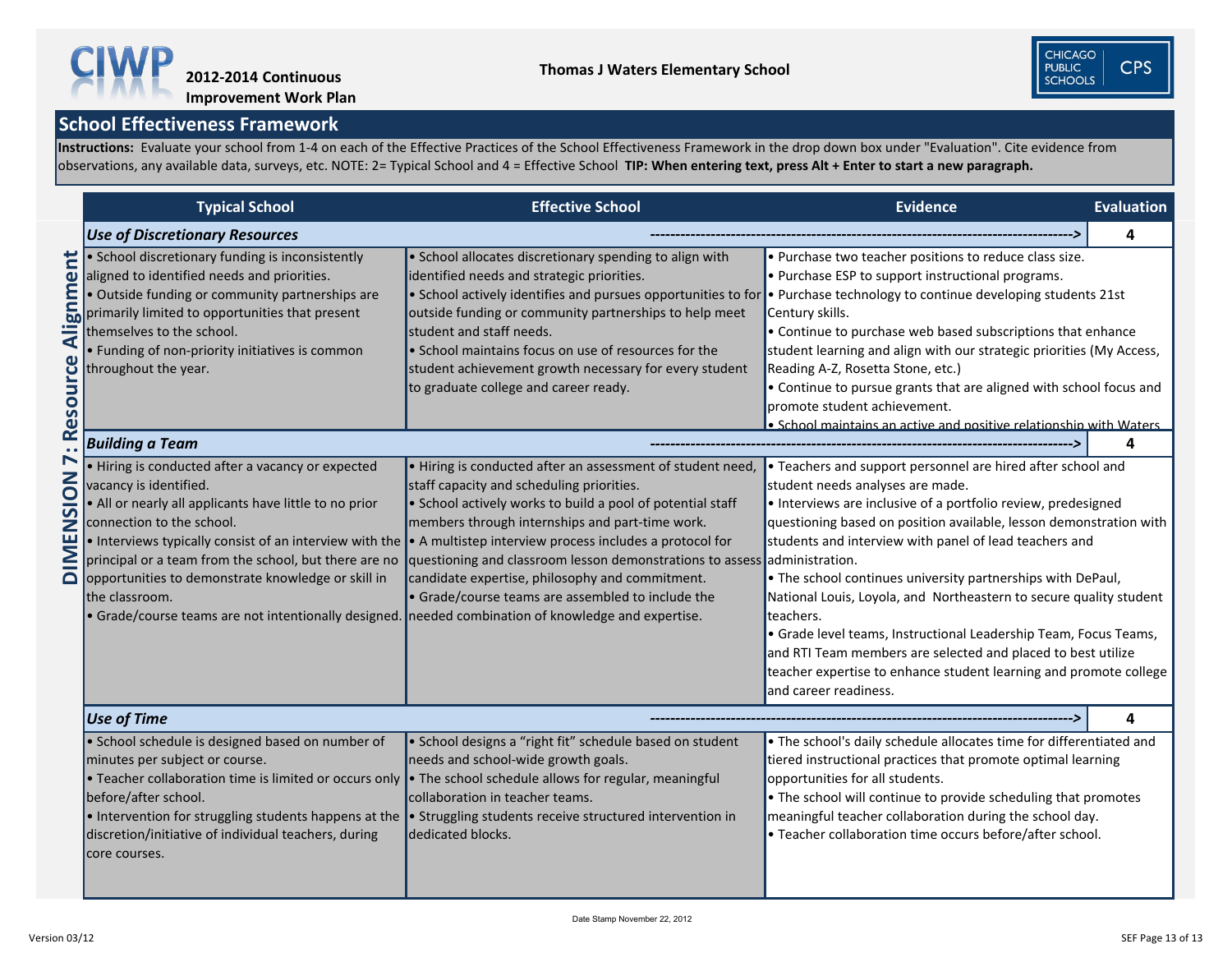| #              | <b>Priority Description:</b> Write in the description of your priority.                                                                                                                                                                                                                         | <b>Rationale:</b> Write in your rationale (see instru                                                                                                                                                                                                                                                       |
|----------------|-------------------------------------------------------------------------------------------------------------------------------------------------------------------------------------------------------------------------------------------------------------------------------------------------|-------------------------------------------------------------------------------------------------------------------------------------------------------------------------------------------------------------------------------------------------------------------------------------------------------------|
| $\mathbf{1}$   | The school will continue to raise the quality of differentiated instuction and ensure<br>that differentiation occurs on a daily basis. We will implement an RTI program to<br>address the needs of all learners.                                                                                | According to the universal screening data, 15%<br>category. Also, 100 % of our students who are<br>SCANTRON and mClass Math, need to be appro<br>activities. Increased differentiation of instructio<br>process will improve instruction targeted for th<br>increase student achievement.                   |
| $\overline{2}$ | The school will increase the use of progress monitoring in math to further<br>differentiate instructional practices and to ensure students are engaged at their<br>instructional level. Math Trailblazers and Connected Math assessment data will be<br>analyzed and used to drive instruction. | Our school's economically disadvantaged stude<br>There is a need for greater differentiation of the<br>this population. Furthermore, we need to ensure<br>research-based math programs. We need to mo<br>category to promote college and career readine<br>rigorous, and challenging learning opportunities |
| $\overline{3}$ | The school will implement balanced literacy program with the use of reading and<br>writing workshop models. We will align our program with the CCSS. Language Arts will<br>be integrated into all content areas.                                                                                | Our school has a significant number of students<br>and many of our students also need to be appro<br>more students into the "exceeds" category to p<br>Finally, we will provide intentional, rigorous, an<br>our top-end students.                                                                          |
| 4              | The school will enhance our science curriculum by incorporating hands-on, inquiry-<br>based activities                                                                                                                                                                                          | We would like to raise our science achievement<br>best practices in science education in every clas                                                                                                                                                                                                         |
| 5              | Optional                                                                                                                                                                                                                                                                                        |                                                                                                                                                                                                                                                                                                             |

#### **Strategic Priorities**

#### **Mission & Strategic Priorities**

#### **Mission Statement**

Thomas J. Waters teachers and staff will implement differentiated, scaffolded and rigorous learning opportunities that are designed to meet our individual student needs and to ensure that all our students are actively engaged at their instructional level.

**Instructions:** Write in your Mission Statement. Using your key levers from the Theory of Action, develop 3 - 5 strategic priorities you will focus on over the next two years. Provide a Rationale using these guiding questions: What data (student achievement, school effectiveness framework, etc.) did you use to determine the priority? How does this priority impact instruction? How does this priority help you to achieve your goals? **Tip: When entering text, press Alt+Enter to start a new paragraph.**



#### **Thomas J Waters Elementary School**





#### **Respries in the description** of the descriptions of the descriptions of the descriptions of the total designal

of our students fall into a Tier 2 or Tier 3 in the "exceed" category, according to priately challenged with enrichment In and the improvement of the RTI e needs of individual students and

ents did not meet AYP in mathematics. e core instruction to meet the needs of re the fidelity of implementation of the ove more students into the "exceeds" ess. Finally, we will provide intentional, s for our top-end students.

in need of scaffolding and interventions opriately challenged. We need to move momote college and career readiness. d challenging learning opportunities for

t to 90th percentile and impement the sroom.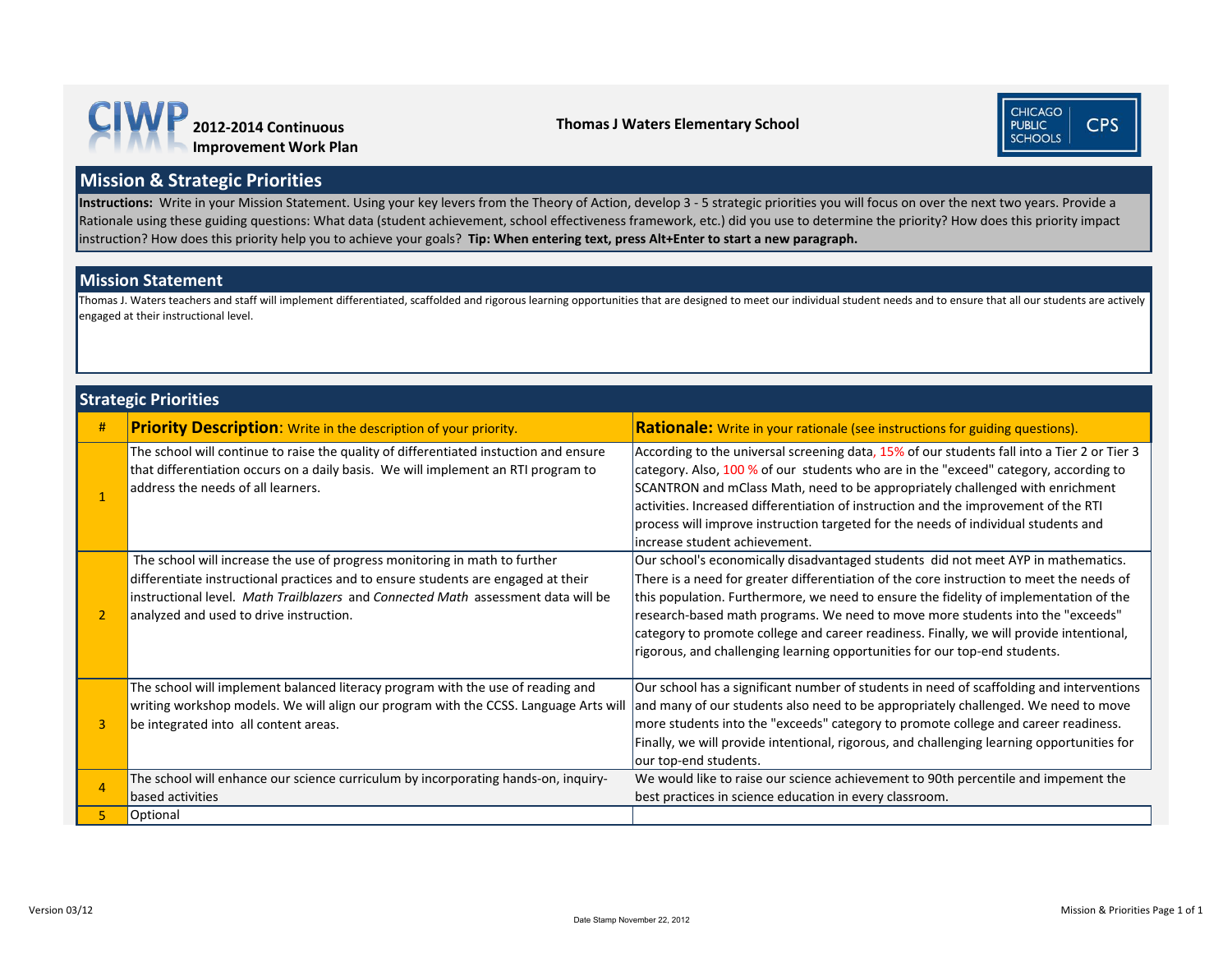**Monitoring** 

| <b>Milestones</b>                                                                                                                                                                                                                     | <b>Category</b>             | <b>Target</b><br><b>Group</b> | <b>Responsible</b><br><b>Party</b> | <b>Start</b> | <b>Completed</b> | <b>Status</b> | <b>Comments &amp; Next Steps</b>                                                                                                                                     |
|---------------------------------------------------------------------------------------------------------------------------------------------------------------------------------------------------------------------------------------|-----------------------------|-------------------------------|------------------------------------|--------------|------------------|---------------|----------------------------------------------------------------------------------------------------------------------------------------------------------------------|
| Bi-weekly RTI meetings and training of staff on placement<br>of students in Tier 2 and 3 and matching of interventions to<br>skill deficits will continue.                                                                            | ILT/Teacher<br>Teams        | All                           | All                                | Quarter 1    | On-going         | On-Track      | Protocols and norms for RTI meetings will be<br>established to ensure and optimal use of time.<br>Continuation of differentiated professional<br>development in RTI. |
| Increase informal and continue formal classroom<br>observations by administration.                                                                                                                                                    | Instruction                 | All                           | Administration                     | Quarter 1    | On-going         | On-Track      | Determine a specific focus for each observation and<br>follow through with subsequent visits to assess<br>progress.                                                  |
| Pre-conference before formal observations and post-<br>conference after all observations.                                                                                                                                             | Instruction                 | All                           | Administration                     | Quarter 1    | On-going         | On-Track      | The role of the administrator conducting the<br>conferences should be as an instructional coach.                                                                     |
| Increase communication with staff regarding expectations                                                                                                                                                                              | Professional<br>Development | All                           | Administration                     | Quarter 1    | On-going         | On-Track      | Clarity of expections will increase adherence to<br>school policy and consistency in the quality of<br>instruction across all classrooms in all grade levels.        |
| Collaboration between general education, special<br>education, fine arts, technology and ecology teachers will<br>be increased ensuring the integration of all subject matters<br>to enhance the learning experience of all students. | Instruction                 | All                           | All                                | On-going     | On-going         | On-Track      | Structured times to allow for collaboration through<br>ILT, RTI, Focus Teams and Grade Level Meetings on<br>a weekly/biweekly bases.                                 |
|                                                                                                                                                                                                                                       |                             |                               |                                    |              |                  |               |                                                                                                                                                                      |
|                                                                                                                                                                                                                                       |                             |                               |                                    |              |                  |               |                                                                                                                                                                      |
|                                                                                                                                                                                                                                       |                             |                               |                                    |              |                  |               |                                                                                                                                                                      |
|                                                                                                                                                                                                                                       |                             |                               |                                    |              |                  |               |                                                                                                                                                                      |
|                                                                                                                                                                                                                                       |                             |                               |                                    |              |                  |               |                                                                                                                                                                      |
|                                                                                                                                                                                                                                       |                             |                               |                                    |              |                  |               |                                                                                                                                                                      |
|                                                                                                                                                                                                                                       |                             |                               |                                    |              |                  |               |                                                                                                                                                                      |

Instructions: Develop milestones for each strategic priority that you will implement. Milestones are significant steps that a school must accomplish in the implementation of the strategic priority. Milestones are SMART (Specific, Measurable, Attainable, Realistic, and Time-bound). Indicate the category and group of students to which the milestone applies, the responsible party and the timeline. You will update the status and next steps throughout the year as part of your continuous improvement cycle.

# **Action Plan**

**Strategic Priority 1**

| <b>Strategic Priority Description</b> | Ratio |
|---------------------------------------|-------|
| #REF!                                 | #REF! |
|                                       |       |







#### **nale**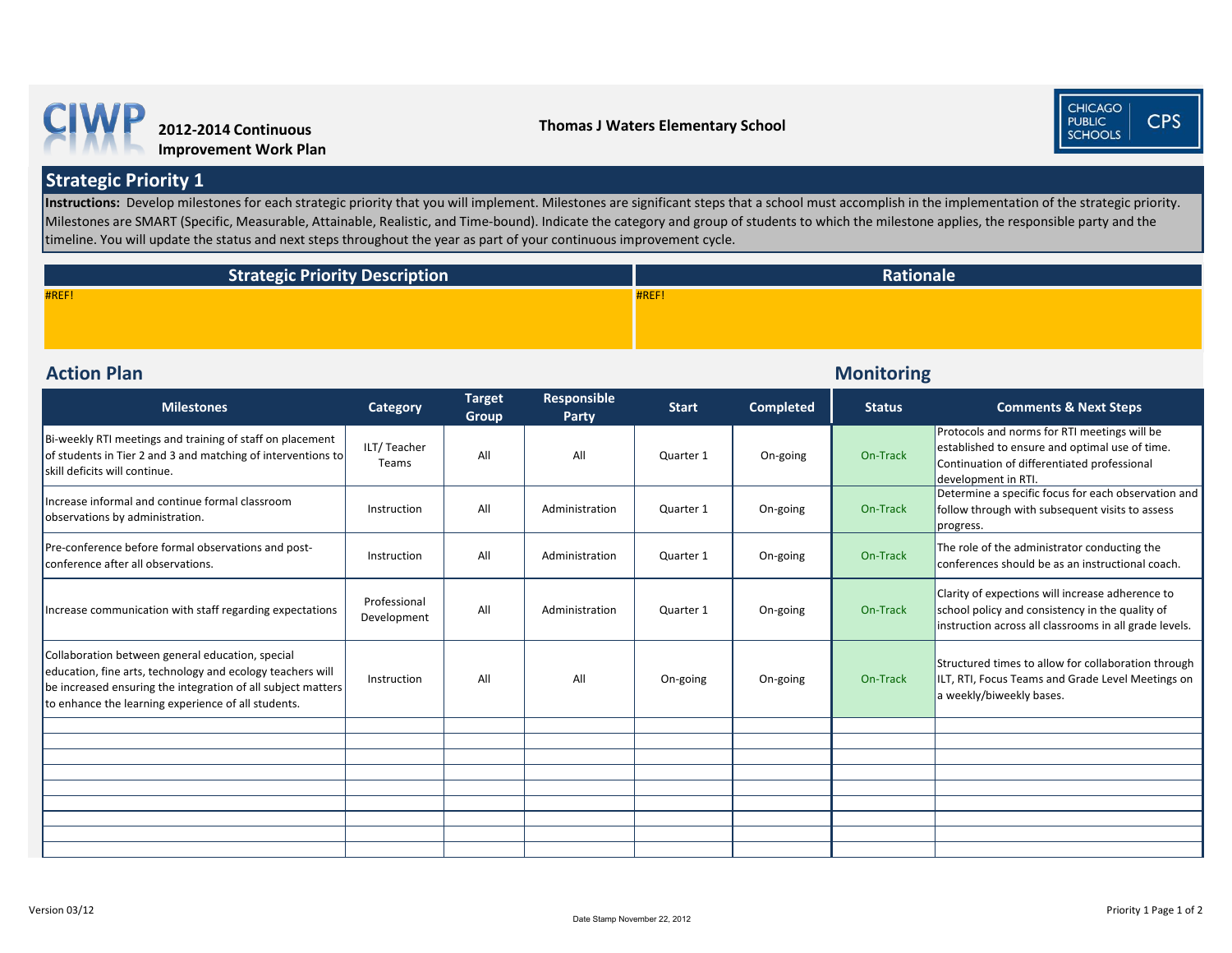| Strategic Priority 1 |  |  |  |  |  |
|----------------------|--|--|--|--|--|
|                      |  |  |  |  |  |
|                      |  |  |  |  |  |
|                      |  |  |  |  |  |
|                      |  |  |  |  |  |
|                      |  |  |  |  |  |
|                      |  |  |  |  |  |
|                      |  |  |  |  |  |
|                      |  |  |  |  |  |
|                      |  |  |  |  |  |
|                      |  |  |  |  |  |
|                      |  |  |  |  |  |





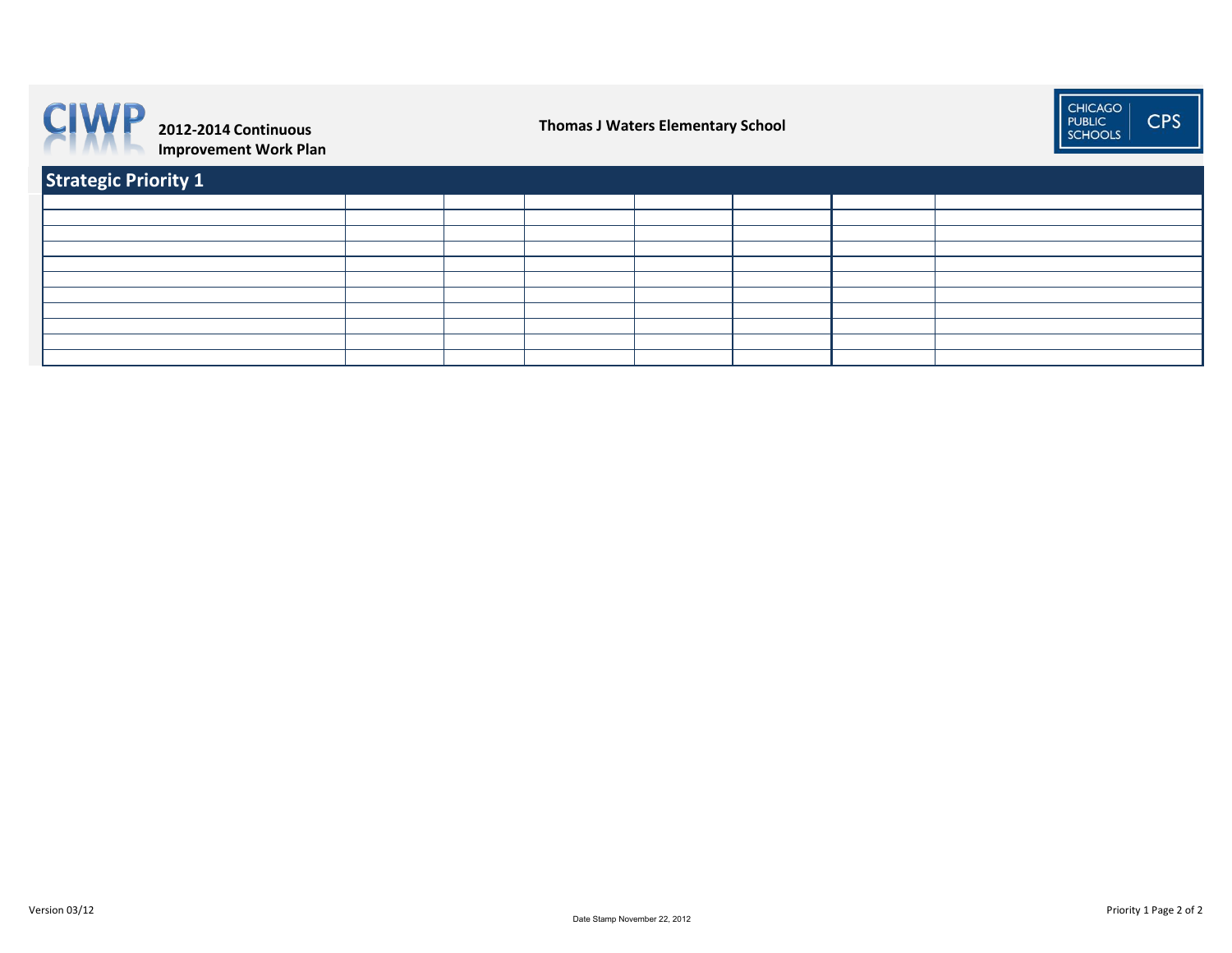# **Monitoring**

| <b>Milestones</b>                                                                                                                                                                       | <b>Category</b>      | <b>Target</b><br><b>Group</b> | <b>Responsible</b><br>Party | <b>Start</b> | <b>Completed</b> | <b>Status</b> | <b>Comments &amp; Next Steps</b>                                                                                                                                                                                             |
|-----------------------------------------------------------------------------------------------------------------------------------------------------------------------------------------|----------------------|-------------------------------|-----------------------------|--------------|------------------|---------------|------------------------------------------------------------------------------------------------------------------------------------------------------------------------------------------------------------------------------|
| Administration will monitor that differentiated<br>instructional practices are implemented into daily<br>instruction that promotes student engagement.                                  | Instruction          | All                           | Administration              | Quarter 1    | On-going         | On-Track      | Administration will monitor weekly math lesson<br>plans and observe math instruction more frequently<br>to ensure implementation of differentiated<br>practices and increase student engagement.                             |
| ILT and Math Focus Team will continue to collaborate<br>biweekly to analyze school data, discuss progress and<br>disseminate information and expectations to all classroom<br>teachers. | ILT/Teacher<br>Teams | All                           | IILT<br>Math<br>Focus Team  | Quarter 1    | On-going         | On-Track      | ILT Team meets biweekly to analyze data, identify<br>students strengths and weaknesses, ensure<br>students are keeping on pace, meeting expected<br>growth targets in mClass math, Scantron, and<br>weekly math assessments. |
| Unpack the math CCSS and begin to create instructional<br>units.                                                                                                                        | Instruction          | All                           | All                         | Summer 2012  | On-going         | <b>Behind</b> | Provde summer working sessions to further analyze<br>and align math instructional units with the CCSS.                                                                                                                       |
| Teachers will continue to seek and attend professional<br>development opportunities that enhace their math<br>expertise.                                                                | Instruction          | All                           | All                         | On-going     | On-going         | On-Track      | Teachers will continue to participate in Math<br>Trailblazers, Connected Math, and other<br>professional opportunities for further training in<br>differentiating math instruction.                                          |
|                                                                                                                                                                                         |                      |                               |                             |              |                  |               |                                                                                                                                                                                                                              |
|                                                                                                                                                                                         |                      |                               |                             |              |                  |               |                                                                                                                                                                                                                              |
|                                                                                                                                                                                         |                      |                               |                             |              |                  |               |                                                                                                                                                                                                                              |
|                                                                                                                                                                                         |                      |                               |                             |              |                  |               |                                                                                                                                                                                                                              |
|                                                                                                                                                                                         |                      |                               |                             |              |                  |               |                                                                                                                                                                                                                              |
|                                                                                                                                                                                         |                      |                               |                             |              |                  |               |                                                                                                                                                                                                                              |
|                                                                                                                                                                                         |                      |                               |                             |              |                  |               |                                                                                                                                                                                                                              |
|                                                                                                                                                                                         |                      |                               |                             |              |                  |               |                                                                                                                                                                                                                              |
|                                                                                                                                                                                         |                      |                               |                             |              |                  |               |                                                                                                                                                                                                                              |

Instructions: Develop milestones for each strategic priority that you will implement. Milestones are significant steps that a school must accomplish in the implementation of the strategic priority. Milestones are SMART (Specific, Measurable, Attainable, Realistic, and Time-bound). Indicate the category and group of students to which the milestone applies, the responsible party and the timeline. You will update the status and next steps throughout the year as part of your continuous improvement cycle.

### **Strategic Priority 2**

## **Action Plan**

| <b>Strategic Priority Description</b> |  |
|---------------------------------------|--|
|                                       |  |

The school will implement balanced literacy program with the use of reading and writing workshop models. We will **Our school has a significant number of students in need of scaffolding and interventions and many of our** align our program with the CCSS. Language Arts will be integrated into all content areas.

#### **Rationale**

students also need to be appropriately challenged. We need to move more students into the "exceeds" category to promote college and career readiness. Finally, we will provide intentional, rigorous, and challenging learning opportunities for our top-end students.





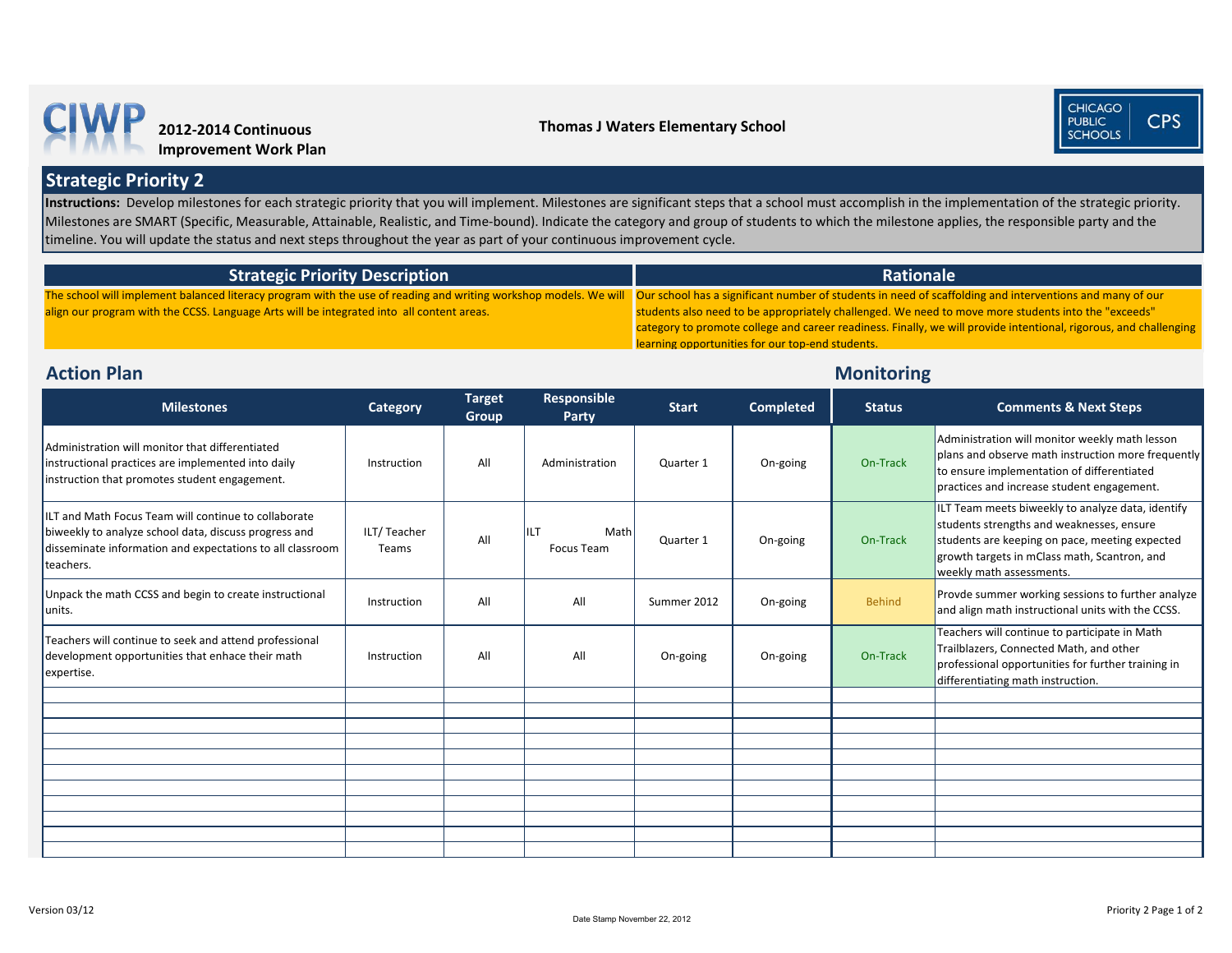| <b>Strategic Priority 2</b> |  |  |  |
|-----------------------------|--|--|--|
|                             |  |  |  |
|                             |  |  |  |
|                             |  |  |  |
|                             |  |  |  |
|                             |  |  |  |
|                             |  |  |  |
|                             |  |  |  |
|                             |  |  |  |
|                             |  |  |  |
|                             |  |  |  |



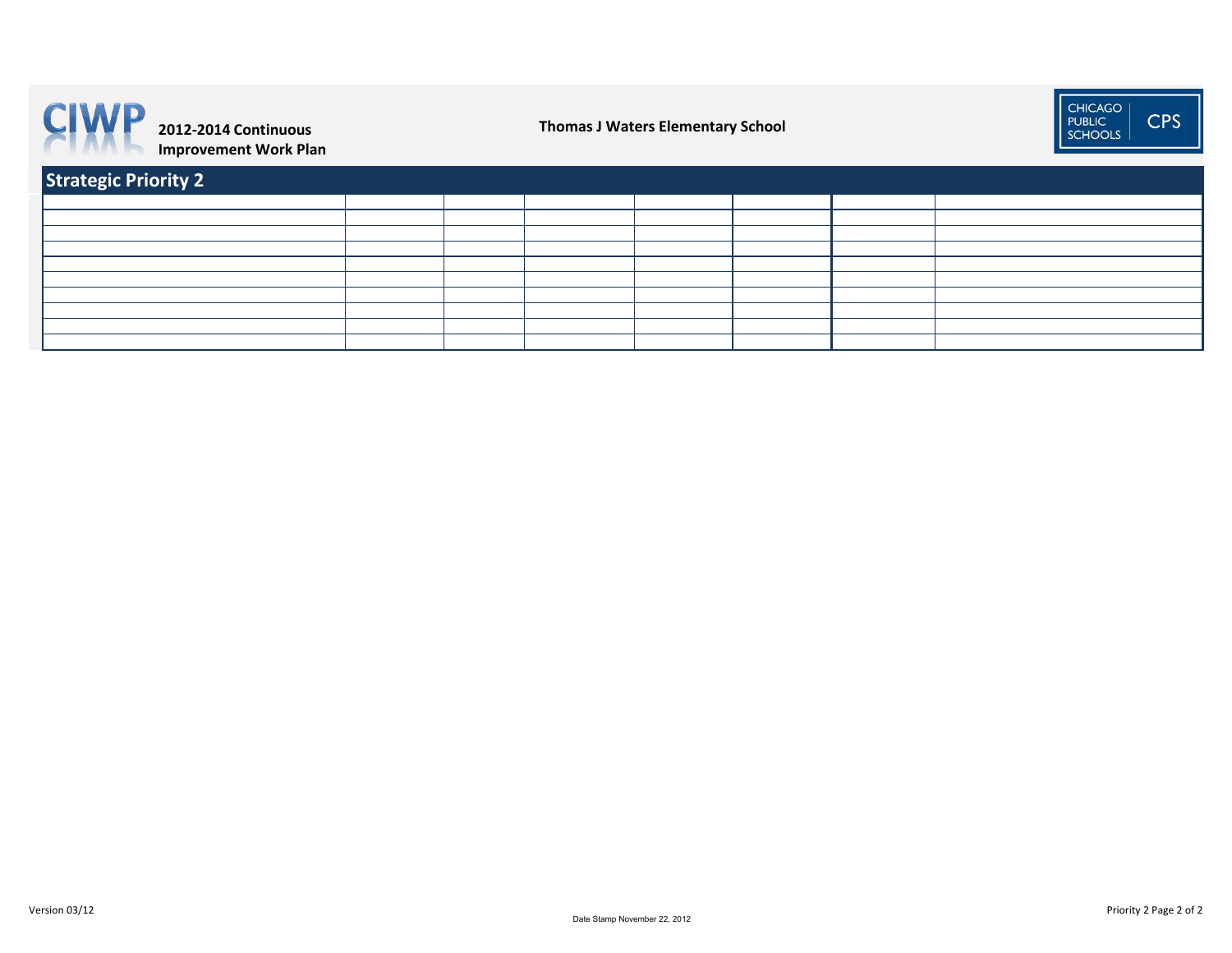### **Monitoring**

| <b>Milestones</b>                                                                                                                           | <b>Category</b>      | <b>Target</b><br><b>Group</b> | <b>Responsible</b><br><b>Party</b>              | <b>Start</b> | <b>Completed</b> | <b>Status</b> | <b>Comments &amp; Next Steps</b>                                                                                                      |
|---------------------------------------------------------------------------------------------------------------------------------------------|----------------------|-------------------------------|-------------------------------------------------|--------------|------------------|---------------|---------------------------------------------------------------------------------------------------------------------------------------|
| Develop more authentic assessments aligned with CCSS.                                                                                       | Other                | All                           | All                                             | On-going     | On-going         | <b>Behind</b> | Students need to be prepared for the transition into<br>the PARC Assessments.                                                         |
| Examine Harcourt K-5 skills analysis sheet to drive<br>instruction.                                                                         | Instruction          | All                           | K-5 Teachers and<br>Literacy Coach              | On-going     | On-going         | On-Track      | Teachers and literacy coach will ensure<br>implementation of differentiated practices to<br>address the needs of all students.        |
| Analyze weekly McDougal 6th-8th weekly assessments to<br>drive instruction.                                                                 | Instruction          | All                           | 6th-8th grade<br>teachers and literacy<br>coach | On-going     | On-going         | On-Track      | Teachers and literacy coach will ensure<br>implementation of differentiated practices to<br>address the needs of all students.        |
| Further unpack the CCSS and continue to create and<br>implement instructional units.                                                        | Instruction          | All                           | All                                             | On-going     | On-going         | <b>Behind</b> | Provide summer working sessions to further analyze<br>and align instructional units with the CCSS.                                    |
| Teacher leaders will continue attending professional<br>development on analyzing and implementing instructional<br>units based on the CCSS. | ILT/Teacher<br>Teams | All                           | <b>Teacher Leaders</b>                          | On-going     | On-going         | On-Track      | Teacher leaders will be responsible for<br>disseminating training and information to all<br>teaching staff to ensure CCSS alignment.  |
| Continue to focus on increased integration of reading,<br>writing, speaking and listening skills into all content areas.                    | Instruction          | All                           | All                                             | On-going     | On-going         | <b>Behind</b> | CCSS are based on this integration and instruction<br>needs to be adjusted accordingly.                                               |
| Teachers will use a balanced literacy approach to<br>instruction based on the reading and writing workshop<br>models.                       | Instruction          | All                           | All                                             | On-going     | On-going         | <b>Behind</b> | Teachers need to continue participating in<br>professional development provided by the literacy<br>coach and other outside resources. |
|                                                                                                                                             |                      |                               |                                                 |              |                  |               |                                                                                                                                       |
|                                                                                                                                             |                      |                               |                                                 |              |                  |               |                                                                                                                                       |
|                                                                                                                                             |                      |                               |                                                 |              |                  |               |                                                                                                                                       |
|                                                                                                                                             |                      |                               |                                                 |              |                  |               |                                                                                                                                       |
|                                                                                                                                             |                      |                               |                                                 |              |                  |               |                                                                                                                                       |
|                                                                                                                                             |                      |                               |                                                 |              |                  |               |                                                                                                                                       |
|                                                                                                                                             |                      |                               |                                                 |              |                  |               |                                                                                                                                       |





s fall into a Tier 2 or Tier 3 category. Also, 100 % of **CANTRON and mClass Math, need to be** d differentiation of instruction and the ted for the needs of individual students and

Instructions: Develop milestones for each strategic priority that you will implement. Milestones are significant steps that a school must accomplish in the implementation of the strategic priority. Milestones are SMART (Specific, Measurable, Attainable, Realistic, and Time-bound). Indicate the category and group of students to which the milestone applies, the responsible party and the timeline. You will update the status and next steps throughout the year as part of your continuous improvement cycle.

**Strategic Priority 3**

### **Action Plan**

| <b>Strategic Priority Description</b>                                                                                  | Rationale                                                        |
|------------------------------------------------------------------------------------------------------------------------|------------------------------------------------------------------|
| The school will continue to raise the quality of differentiated instuction and ensure that differentiation occurs on a | According to the universal screening data, 15% of our students   |
| daily basis. We will implement an RTI program to address the needs of all learners.                                    | our students who are in the "exceed" category, according to SC   |
|                                                                                                                        | appropriately challenged with enrichment activities. Increased d |
|                                                                                                                        | improvement of the PTI process will improve instruction targety  |

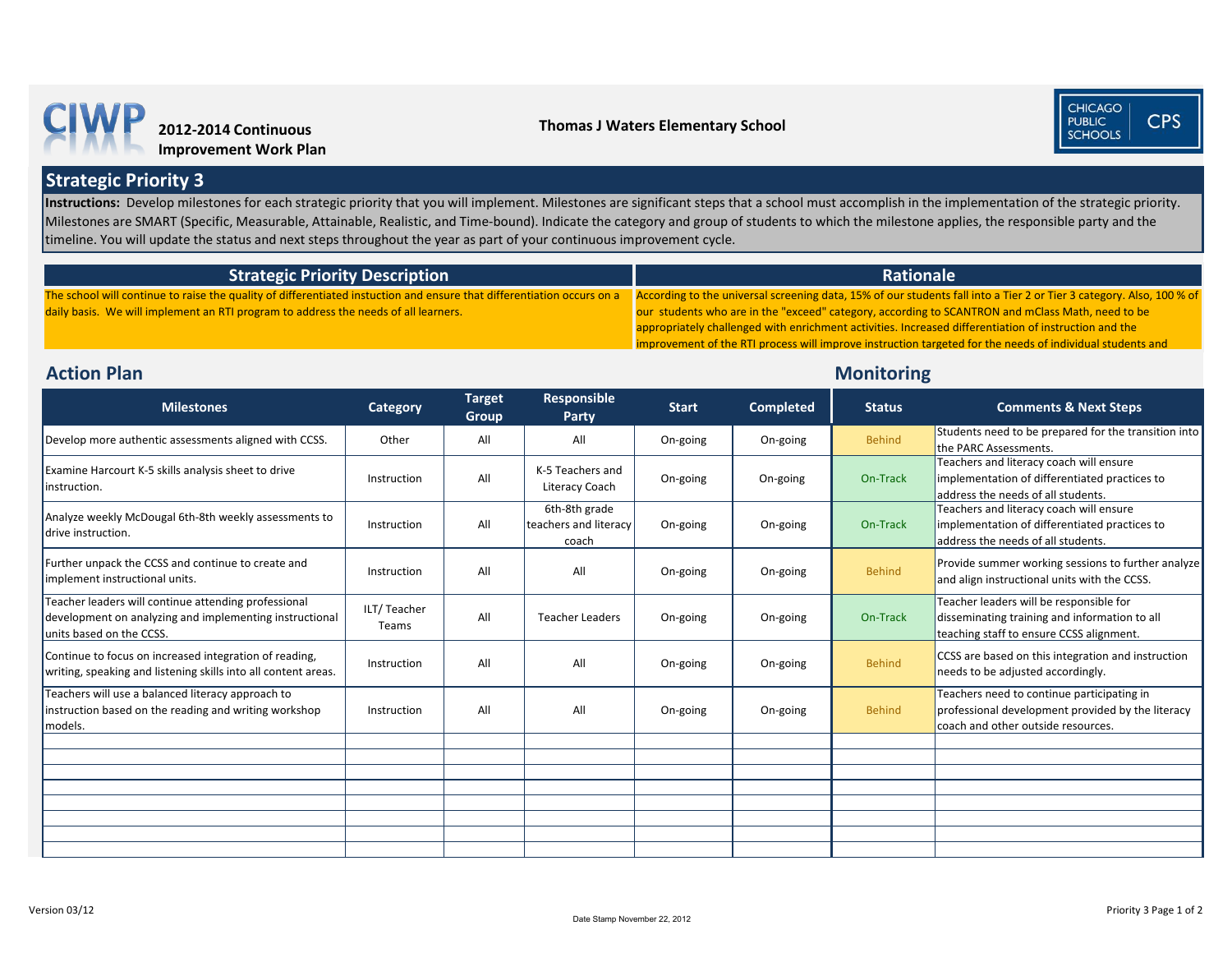| <b>Strategic Priority 3</b> |  |  |  |
|-----------------------------|--|--|--|
|                             |  |  |  |
|                             |  |  |  |
|                             |  |  |  |
|                             |  |  |  |
|                             |  |  |  |
|                             |  |  |  |
|                             |  |  |  |
|                             |  |  |  |
|                             |  |  |  |
|                             |  |  |  |



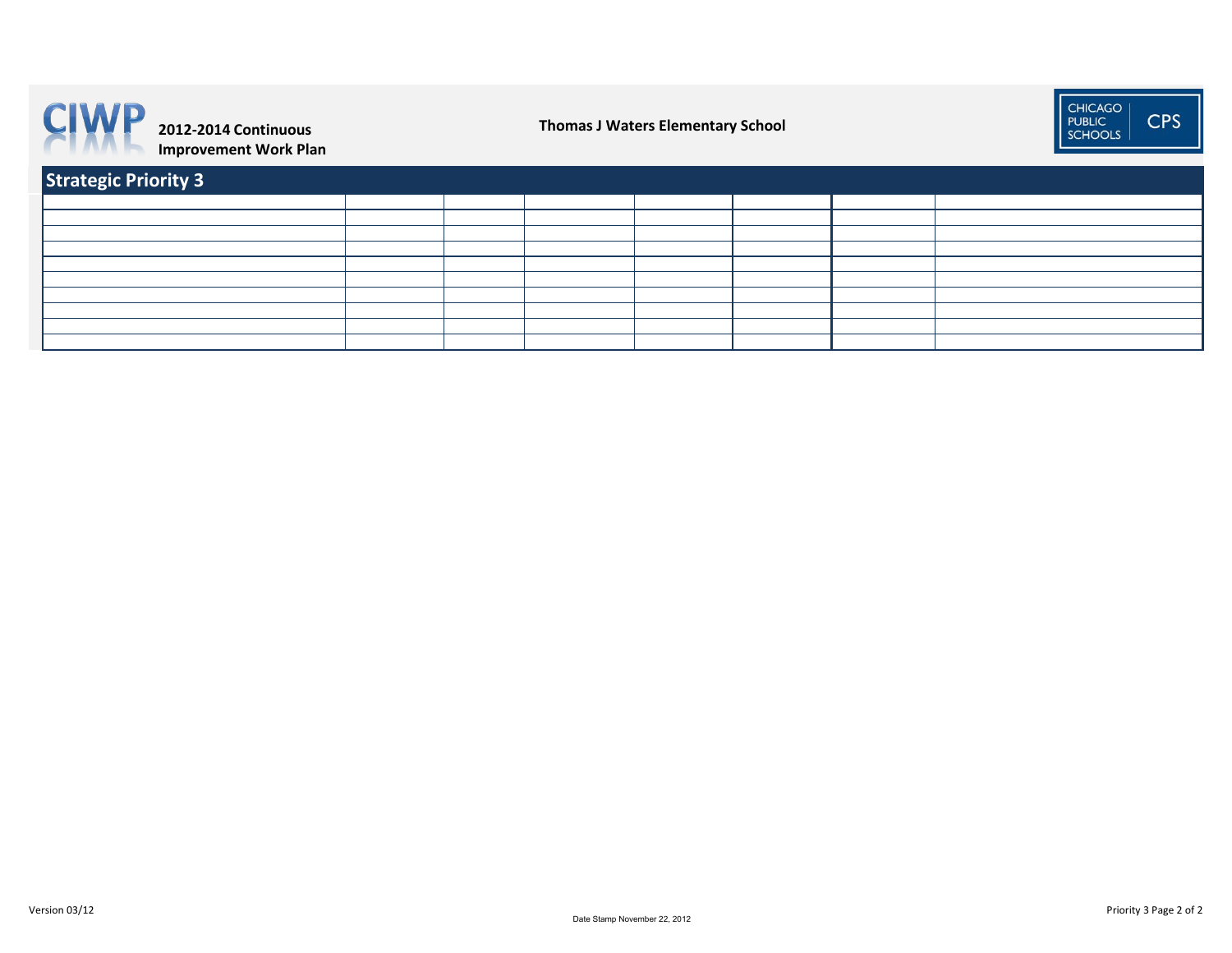# **Monitoring**

| <b>Milestones</b>                                                                                                                                                 | <b>Category</b>            | <b>Target</b><br><b>Group</b> | Responsible<br><b>Party</b> | <b>Start</b> | <b>Completed</b> | <b>Status</b> | <b>Comments &amp; Next Steps</b>                                                                                                                                                                                                              |
|-------------------------------------------------------------------------------------------------------------------------------------------------------------------|----------------------------|-------------------------------|-----------------------------|--------------|------------------|---------------|-----------------------------------------------------------------------------------------------------------------------------------------------------------------------------------------------------------------------------------------------|
| Analyze standardized assessments ie. Scantron, ISAT, and<br>also teacher created science formative and summative<br>assessments and utilize to drive instruction. | Instruction                | All                           | All                         | On-going     | On-going         | On-Track      | Teachers will implement differentiated and best<br>practices in daily science lessons.                                                                                                                                                        |
| Continue to acquire science resources to enhance our<br>hands-on, inquiry based curriculum                                                                        | Instructional<br>Materials | All                           | All                         | On-going     | On-going         | On-Track      | Continue to allocated discretionary funds to further<br>support the sciences. Also, continue to seek<br>additional funding to upgrade science labs and<br>incorporate a new lab to further promote higher<br>level student engagement.        |
| Continue to create instructional units that integrate the<br>sciences with the arts and technology curriculum.                                                    | Instruction                | All                           | All                         | Quarter 4    | On-going         | On-Track      | Teachers will collaborate regularly to develop<br>integrative instructional units. Continue to acquire<br>state-of-art technology ie. Smartboards, ipads, and<br>other audio visual equipment to promote virtual<br>and interactive learning. |
|                                                                                                                                                                   |                            |                               |                             |              |                  |               |                                                                                                                                                                                                                                               |
|                                                                                                                                                                   |                            |                               |                             |              |                  |               |                                                                                                                                                                                                                                               |
|                                                                                                                                                                   |                            |                               |                             |              |                  |               |                                                                                                                                                                                                                                               |
|                                                                                                                                                                   |                            |                               |                             |              |                  |               |                                                                                                                                                                                                                                               |
|                                                                                                                                                                   |                            |                               |                             |              |                  |               |                                                                                                                                                                                                                                               |
|                                                                                                                                                                   |                            |                               |                             |              |                  |               |                                                                                                                                                                                                                                               |
|                                                                                                                                                                   |                            |                               |                             |              |                  |               |                                                                                                                                                                                                                                               |
|                                                                                                                                                                   |                            |                               |                             |              |                  |               |                                                                                                                                                                                                                                               |
|                                                                                                                                                                   |                            |                               |                             |              |                  |               |                                                                                                                                                                                                                                               |
|                                                                                                                                                                   |                            |                               |                             |              |                  |               |                                                                                                                                                                                                                                               |
|                                                                                                                                                                   |                            |                               |                             |              |                  |               |                                                                                                                                                                                                                                               |
|                                                                                                                                                                   |                            |                               |                             |              |                  |               |                                                                                                                                                                                                                                               |

Instructions: Develop milestones for each strategic priority that you will implement. Milestones are significant steps that a school must accomplish in the implementation of the strategic priority. Milestones are SMART (Specific, Measurable, Attainable, Realistic, and Time-bound). Indicate the category and group of students to which the milestone applies, the responsible party and the timeline. You will update the status and next steps throughout the year as part of your continuous improvement cycle.

**Strategic Priority 4**

#### **Action Plan**

| <b>Strategic Priority Description</b>                                                                                                                                           | <b>Ration</b>                                              |
|---------------------------------------------------------------------------------------------------------------------------------------------------------------------------------|------------------------------------------------------------|
| The school will increase the use of progress monitoring in math to further differentiate instructional practices and Our school's economically disadvantaged students did not   |                                                            |
| to ensure students are engaged at their instructional level. Math Trailblazers and Connected Math assessment data greater differentiation of the core instruction to meet the r |                                                            |
| will be analyzed and used to drive instruction.                                                                                                                                 | ensure the fidelity of implementation of the research-base |
|                                                                                                                                                                                 | into the "exceeds" category to promote college and career  |



#### **Thomas J Waters Elementary School**





#### **Rale**

meet AYP in mathematics. There is a need for needs of this population. Furthermore, we need to d math programs. We need to move more students readiness. Finally, we will provide intentional,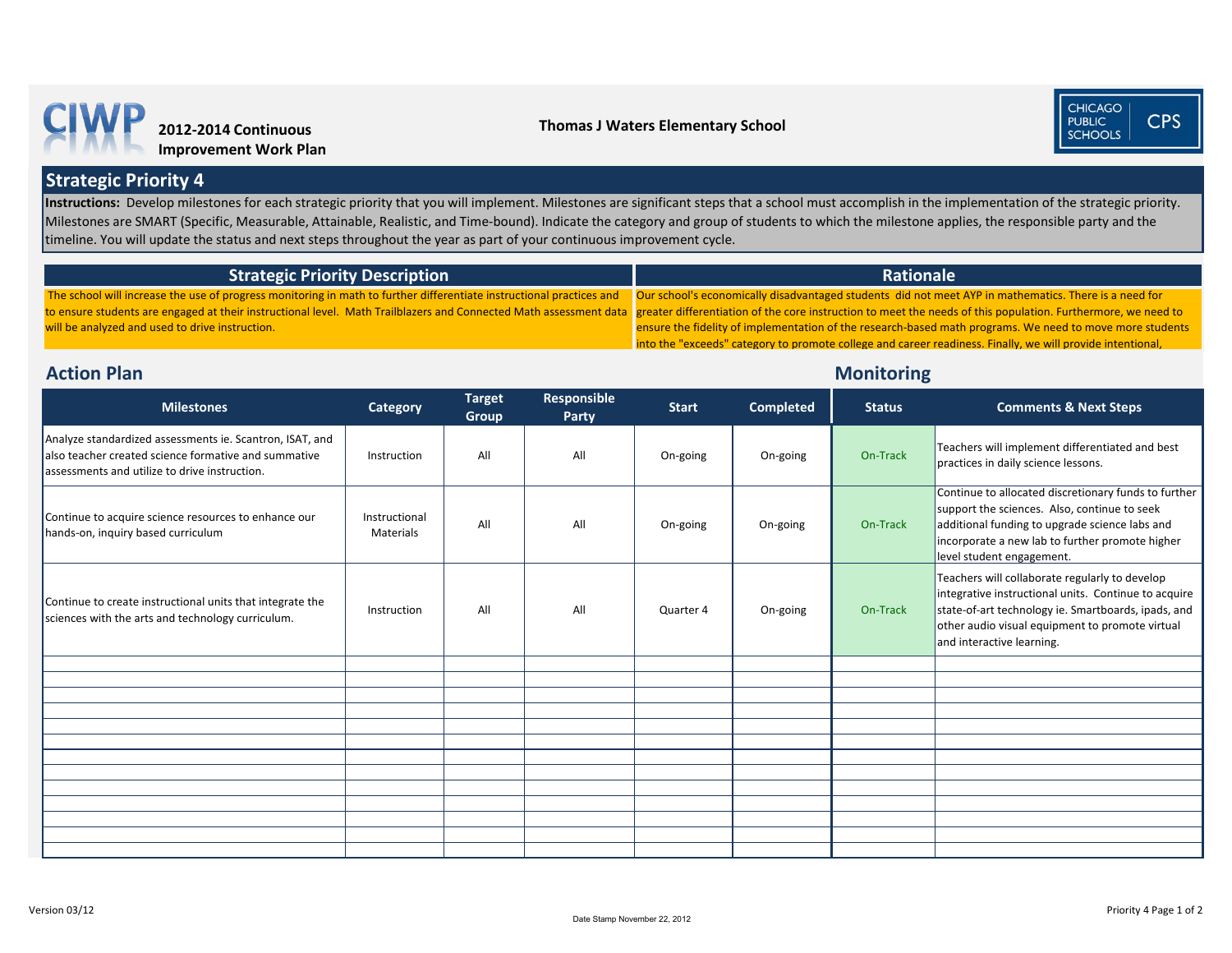| Strategic Priority 4 |  |  |  |
|----------------------|--|--|--|
|                      |  |  |  |
|                      |  |  |  |
|                      |  |  |  |
|                      |  |  |  |
|                      |  |  |  |
|                      |  |  |  |
|                      |  |  |  |
|                      |  |  |  |
|                      |  |  |  |